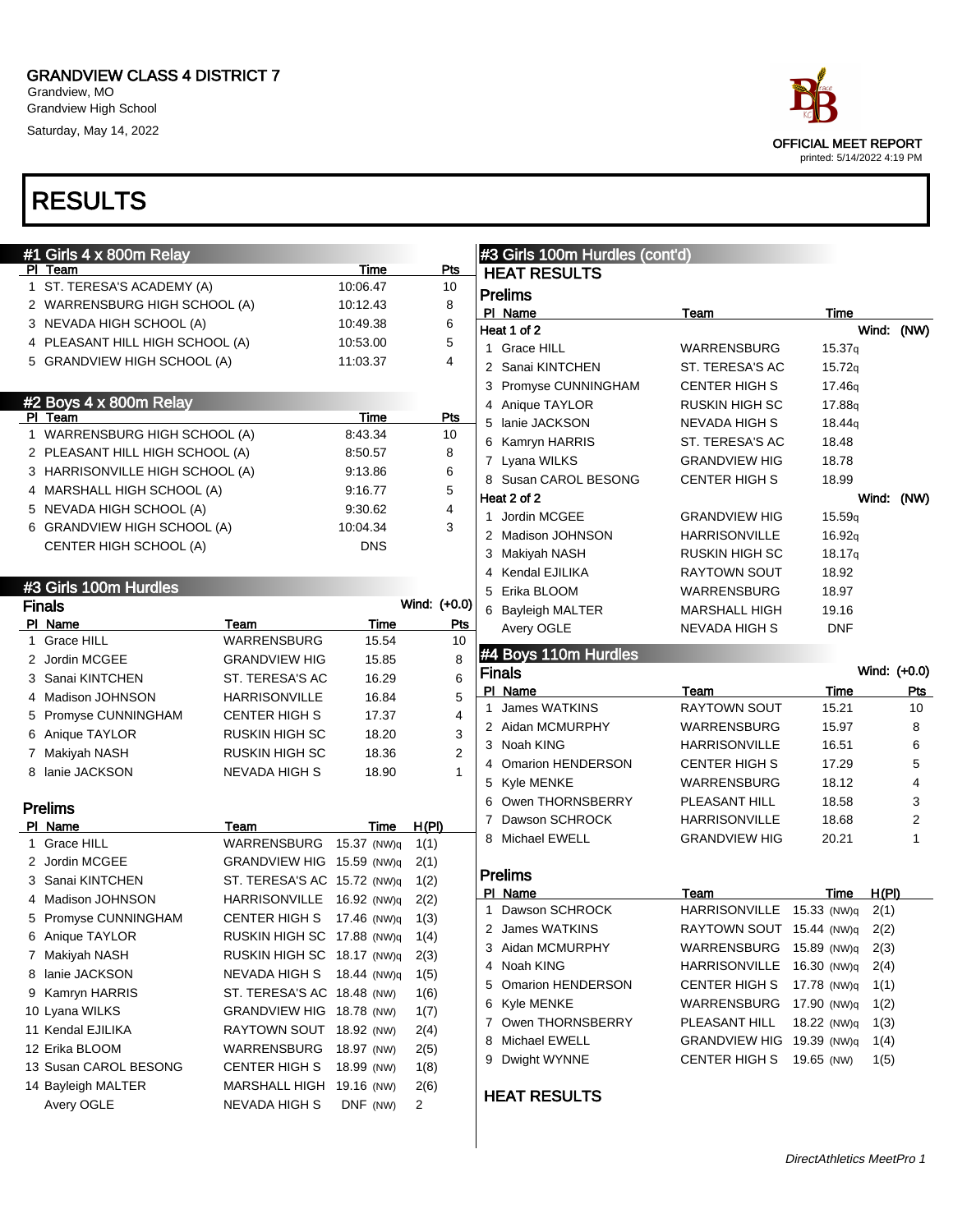Grandview, MO Grandview High School Saturday, May 14, 2022

# OFFICIAL MEET REPORT printed: 5/14/2022 4:19 PM

| #4 Boys 110m Hurdles (cont'd) |                             |                    |                | #5 Girls 100 Meters (cont'd) |                       |                           |             |                  |  |  |
|-------------------------------|-----------------------------|--------------------|----------------|------------------------------|-----------------------|---------------------------|-------------|------------------|--|--|
| <b>Prelims</b>                |                             |                    |                |                              | <b>Prelims</b>        |                           |             |                  |  |  |
| PI Name                       | Team                        | Time               |                |                              | PI Name               | Team                      | Time        |                  |  |  |
| Heat 1 of 2                   |                             |                    | Wind: (NW)     |                              | 2 Jha-di WESTON       | <b>GRANDVIEW HIG</b>      | 13.16q      |                  |  |  |
| 1 Omarion HENDERSON           | <b>CENTER HIGH S</b>        | 17.78q             |                |                              | 3 Kira WYATT          | WARRENSBURG               | 13.50q      |                  |  |  |
| 2 Kyle MENKE                  | WARRENSBURG                 | 17.90q             |                |                              | 4 hope HEARTING       | NEVADA HIGH S             | 13.79       |                  |  |  |
| 3 Owen THORNSBERRY            | PLEASANT HILL               | 18.22q             |                |                              | 5 Lauren KIDWELL      | PLEASANT HILL             | 14.29       |                  |  |  |
| 4 Michael EWELL               | <b>GRANDVIEW HIG</b>        | 19.39q             |                |                              | <b>Taylor SMALL</b>   | WARRENSBURG               | DQ          |                  |  |  |
| 5 Dwight WYNNE                | <b>CENTER HIGH S</b>        | 19.65              |                |                              | Heat 2 of 2           |                           |             | Wind: (NW)       |  |  |
| Heat 2 of 2                   |                             |                    | Wind: (NW)     |                              | 1 Zaya AKINS          | RAYTOWN SOUT              | 12.32q      |                  |  |  |
| 1 Dawson SCHROCK              | <b>HARRISONVILLE</b>        | 15.33q             |                |                              | 2 Cierra SMITH        | <b>GRANDVIEW HIG</b>      | 12.72q      |                  |  |  |
| 2 James WATKINS               | <b>RAYTOWN SOUT</b>         | 15.44 <sub>q</sub> |                | 3                            | Jade FELLER           | NEVADA HIGH S             | 13.27q      |                  |  |  |
| 3 Aidan MCMURPHY              | WARRENSBURG                 | 15.89q             |                | 4                            | Jenee WILLIAMS        | RAYTOWN SOUT              | 13.61q      |                  |  |  |
| 4 Noah KING                   | <b>HARRISONVILLE</b>        | 16.30q             |                | 5                            | Rodneisha TOLLIVER    | ST. TERESA'S AC           | 13.78q      |                  |  |  |
| #5 Girls 100 Meters           |                             |                    |                | 6                            | Addison REARDON       | ST. TERESA'S AC           | 13.93       |                  |  |  |
| <b>Finals</b>                 |                             |                    | Wind: (+0.0)   |                              | 7 Ava SHEPARD         | <b>MARSHALL HIGH</b>      | 14.45       |                  |  |  |
| PI Name                       | Team                        | Time               | Pts            |                              | 8 Serenity FORD       | PLEASANT HILL             | 15.74       |                  |  |  |
| 1 Zaya AKINS                  | <b>RAYTOWN SOUT</b>         | 11.72              | 10             |                              | #6 Boys 100 Meters    |                           |             |                  |  |  |
| 2 Cierra SMITH                | <b>GRANDVIEW HIG</b>        | 12.49              | 8              |                              | <b>Finals</b>         |                           |             | Wind: (+0.0)     |  |  |
| 3 Jada LANCE                  | <b>MARSHALL HIGH</b>        | 12.56              | 6              |                              | PI Name               | Team                      | Time        | Pts              |  |  |
| 4 Jha-di WESTON               | <b>GRANDVIEW HIG</b>        | 12.88              | 5              |                              | 1 Joseph MICHEL       | <b>HARRISONVILLE</b>      | 10.52       | 10               |  |  |
| 5 Jade FELLER                 | NEVADA HIGH S               | 12.93              | 4              |                              | 2 Griouard WEDDINGTON | <b>GRANDVIEW HIG</b>      | 10.70       | 8                |  |  |
| 6 Jenee WILLIAMS              | RAYTOWN SOUT                | 13.14              | 3              |                              | 3 Tyler WISE          | PLEASANT HILL             | 10.91       | 6                |  |  |
| 7 Kira WYATT                  | WARRENSBURG                 | 13.23              | $\overline{2}$ |                              | 4 Bryce SCHOONOVER    | WARRENSBURG               | 11.21       | 5                |  |  |
| 8 Rodneisha TOLLIVER          | ST. TERESA'S AC             | 13.56              | 1              | 5                            | Calan WRIGHT          | <b>GRANDVIEW HIG</b>      | 11.24       | 4                |  |  |
|                               |                             |                    |                | 6                            | Nate REYNOLDS         | <b>HARRISONVILLE</b>      | 11.43       | 3                |  |  |
| <b>Prelims</b>                |                             |                    |                | 7                            | Avious STEADMAN       | NEVADA HIGH S             | 11.45       | $\boldsymbol{2}$ |  |  |
| PI Name                       | Team                        | Time               | H(PI)          | 8                            | Amir RAMOS            | WARRENSBURG               | 11.69       | 1                |  |  |
| 1 Zaya AKINS                  | RAYTOWN SOUT 12.32 (NW)q    |                    | 2(1)           |                              |                       |                           |             |                  |  |  |
| 2 Cierra SMITH                | GRANDVIEW HIG 12.72 (NW)q   |                    | 2(2)           |                              | <b>Prelims</b>        |                           |             |                  |  |  |
| 3 Jada LANCE                  | MARSHALL HIGH 12.95 (NW)q   |                    | 1(1)           |                              | PI Name               | Team                      | Time        | H(PI)            |  |  |
| 4 Jha-di WESTON               | GRANDVIEW HIG 13.16 (NW)q   |                    | 1(2)           | 1.                           | Joseph MICHEL         | <b>HARRISONVILLE</b>      | 10.96 (NW)q | 2(1)             |  |  |
| 5 Jade FELLER                 | NEVADA HIGH S               | 13.27 (NW)g        | 2(3)           |                              | 2 Griouard WEDDINGTON | GRANDVIEW HIG 11.03 (NW)q |             | 1(1)             |  |  |
| 6 Kira WYATT                  | WARRENSBURG                 | 13.50 (NW)q        | 1(3)           | 3                            | <b>Tyler WISE</b>     | PLEASANT HILL             | 11.28 (NW)q | 1(2)             |  |  |
| 7 Jenee WILLIAMS              | RAYTOWN SOUT 13.61 (NW)q    |                    | 2(4)           | 4                            | Bryce SCHOONOVER      | WARRENSBURG               | 11.31 (NW)q | 1(3)             |  |  |
| 8 Rodneisha TOLLIVER          | ST. TERESA'S AC 13.78 (NW)q |                    | 2(5)           | 5                            | Calan WRIGHT          | GRANDVIEW HIG 11.33 (NW)q |             | 2(2)             |  |  |
| 9 hope HEARTING               | NEVADA HIGH S 13.79 (NW)    |                    | 1(4)           | 6                            | Nate REYNOLDS         | HARRISONVILLE 11.46 (NW)q |             | 1(4)             |  |  |
| 10 Addison REARDON            | ST. TERESA'S AC 13.93 (NW)  |                    | 2(6)           |                              | 7 Avious STEADMAN     | NEVADA HIGH S 11.60 (NW)q |             | 1(5)             |  |  |
| 11 Lauren KIDWELL             | PLEASANT HILL               | 14.29 (NW)         | 1(5)           | 8                            | Amir RAMOS            | WARRENSBURG               | 11.72 (NW)q | 2(3)             |  |  |
| 12 Ava SHEPARD                | MARSHALL HIGH 14.45 (NW)    |                    | 2(7)           |                              | 9 Terry VESTER        | RAYTOWN SOUT 11.76 (NW)   |             | 1(6)             |  |  |
| 13 Serenity FORD              | PLEASANT HILL               | 15.74 (NW)         | 2(8)           |                              | 10 Cortez KELLEYBREW  | RAYTOWN SOUT 11.87 (NW)   |             | 2(4)             |  |  |
| <b>Taylor SMALL</b>           | WARRENSBURG                 | DQ (NW)            | 1              |                              | 11 Bradley MCCOY      | PLEASANT HILL             | 11.88 (NW)  | 2(5)             |  |  |
|                               |                             |                    |                |                              | 12 Gage MILLER        | NEVADA HIGH S             | 12.86 (NW)  | 2(6)             |  |  |
| <b>HEAT RESULTS</b>           |                             |                    |                |                              | 13 Kamryn WORKCUFF    | MARSHALL HIGH 13.13 (NW)  |             | 2(7)             |  |  |
| <b>Prelims</b>                |                             |                    |                |                              | Stephen CAVINESS      | MARSHALL HIGH             | DNS (NW)    | $\overline{2}$   |  |  |
| PI Name                       | Team                        | Time               |                |                              |                       |                           |             |                  |  |  |
| Heat 1 of 2                   |                             |                    | Wind: (NW)     |                              | <b>HEAT RESULTS</b>   |                           |             |                  |  |  |
| 1 Jada LANCE                  | <b>MARSHALL HIGH</b>        | 12.95 <sub>q</sub> |                |                              |                       |                           |             |                  |  |  |
|                               |                             |                    |                |                              |                       |                           |             |                  |  |  |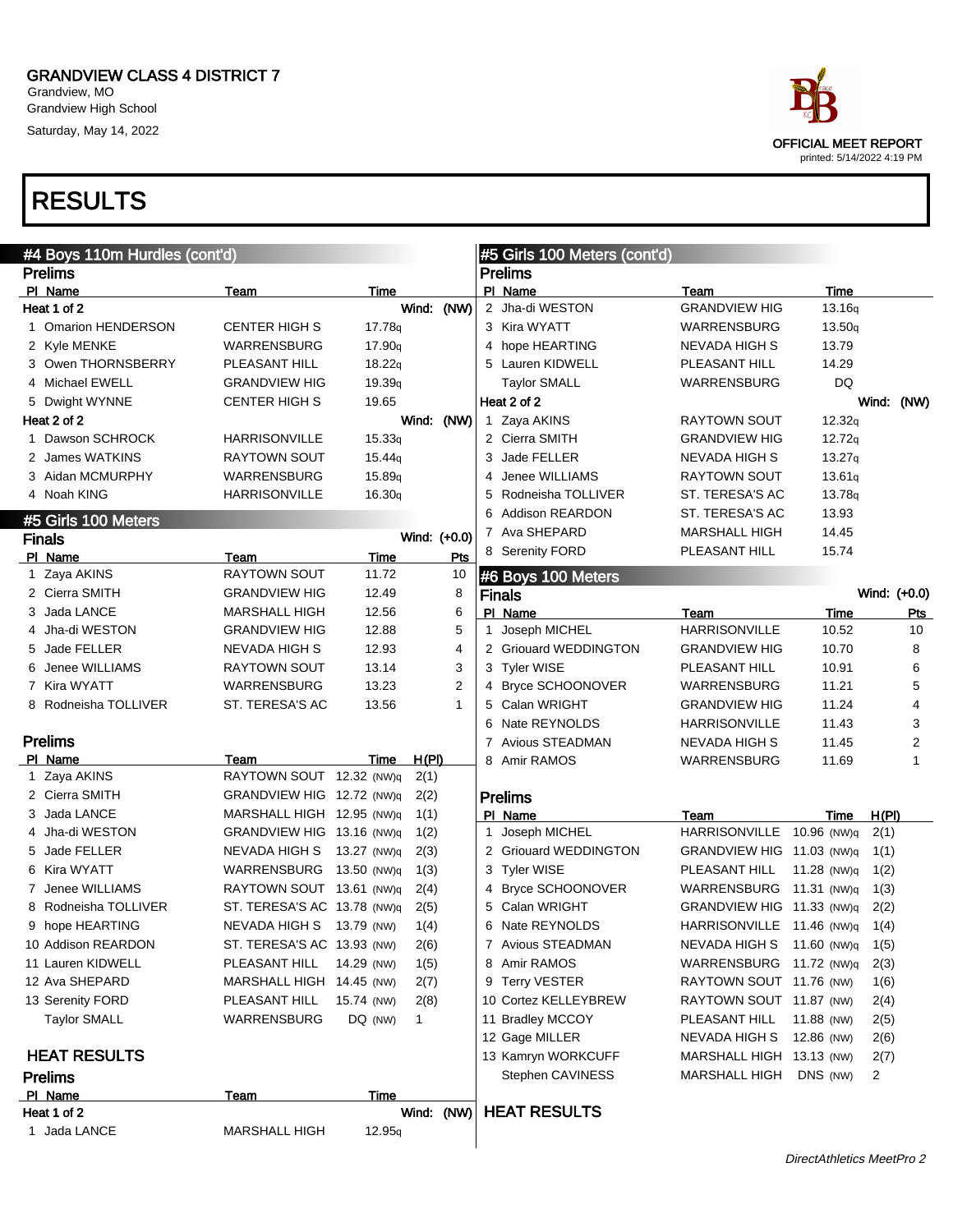Grandview, MO Grandview High School Saturday, May 14, 2022



| #6 Boys 100 Meters (cont'd)      |                      |                    |                |                |              | #8 Boys 4 x 200m Relay          |                      |                           |             |                |
|----------------------------------|----------------------|--------------------|----------------|----------------|--------------|---------------------------------|----------------------|---------------------------|-------------|----------------|
| <b>Prelims</b>                   |                      |                    |                |                |              | PI Team                         |                      | Time                      |             | Pts            |
| PI Name                          | Team                 | Time               |                |                | $\mathbf{1}$ | HARRISONVILLE HIGH SCHOOL (A)   |                      | 1:29.86                   |             | 10             |
| Heat 1 of 2                      |                      |                    | Wind: (NW)     |                |              | 2 RUSKIN HIGH SCHOOL (A)        |                      | 1:30.52                   |             | 8              |
| 1 Griouard WEDDINGTON            | <b>GRANDVIEW HIG</b> | 11.03q             |                |                |              | 3 CENTER HIGH SCHOOL (A)        |                      | 1:31.00                   |             | 6              |
| 2 Tyler WISE                     | PLEASANT HILL        | 11.28q             |                |                |              | 4 WARRENSBURG HIGH SCHOOL (A)   |                      | 1:32.09                   |             | 5              |
| 3 Bryce SCHOONOVER               | WARRENSBURG          | 11.31q             |                |                |              | 5 RAYTOWN SOUTH HIGH SCHOOL (A) |                      | 1:32.54                   |             | 4              |
| 4 Nate REYNOLDS                  | <b>HARRISONVILLE</b> | 11.46g             |                |                |              | 6 GRANDVIEW HIGH SCHOOL (A)     |                      | 1:35.91                   |             | 3              |
| 5 Avious STEADMAN                | NEVADA HIGH S        | 11.60 <sub>q</sub> |                |                |              | 7 NEVADA HIGH SCHOOL (A)        |                      | 1:37.89                   |             | 2              |
| 6 Terry VESTER                   | <b>RAYTOWN SOUT</b>  | 11.76              |                |                |              | 8 PLEASANT HILL HIGH SCHOOL (A) |                      | 1:41.68                   |             | 1              |
| Heat 2 of 2                      |                      |                    | Wind: (NW)     |                |              |                                 |                      |                           |             |                |
| 1 Joseph MICHEL                  | <b>HARRISONVILLE</b> | 10.96q             |                |                |              | #9 Girls 1600 Meters            |                      |                           |             |                |
| 2 Calan WRIGHT                   | <b>GRANDVIEW HIG</b> | 11.33q             |                |                |              | PI Name                         | Team                 | Time                      |             | <b>Pts</b>     |
| 3 Amir RAMOS                     | WARRENSBURG          | 11.72q             |                |                | $\mathbf 1$  | Gracie JACOBS                   | ST. TERESA'S AC      | 5:25.52                   |             | 10             |
| 4 Cortez KELLEYBREW              | RAYTOWN SOUT         | 11.87              |                |                |              | 2 Amelia ARRIETA                | ST. TERESA'S AC      | 5:25.66                   |             | 8              |
| 5 Bradley MCCOY                  | PLEASANT HILL        | 11.88              |                |                |              | 3 Allie RAINS                   | NEVADA HIGH S        | 5:53.58                   |             | 6              |
| 6 Gage MILLER                    | NEVADA HIGH S        | 12.86              |                |                | 4            | Allie GRIFFITHS                 | WARRENSBURG          | 5:55.05                   |             | 5              |
| 7 Kamryn WORKCUFF                | <b>MARSHALL HIGH</b> | 13.13              |                |                | 5            | Peyton BRUNER                   | WARRENSBURG          | 5:56.35                   |             | 4              |
| Stephen CAVINESS                 | <b>MARSHALL HIGH</b> | <b>DNS</b>         |                |                |              | 6 Ciaira MARTINEZ               | <b>GRANDVIEW HIG</b> | 6:23.99                   |             | 3              |
| #7 Girls 4 x 200m Relay          |                      |                    |                |                |              | 7 Kiley FAUST                   | PLEASANT HILL        | 6:39.24                   |             | $\overline{2}$ |
| PI Team                          |                      | Time               | $H(PI)$ Pts    |                | 8            | Jaedyn BORJA                    | MARSHALL HIGH        | 6:39.64                   |             | $\mathbf{1}$   |
| 1 CENTER HIGH SCHOOL (A)         |                      | 1:44.36            | 2              | 10             |              | 9 Ellie BECK                    | PLEASANT HILL        | 6:40.28                   |             |                |
| 2 RUSKIN HIGH SCHOOL (A)         |                      | 1:46.75            | 2              | 8              |              | 10 Mya DANIELS                  | <b>GRANDVIEW HIG</b> | 6:46.25                   |             |                |
| 3 GRANDVIEW HIGH SCHOOL (A)      |                      | 1:48.64            | 2              | 6              |              | 11 Mary-Kate RUSSELL            | NEVADA HIGH S        | 6:47.09                   |             |                |
| 4 ST. TERESA'S ACADEMY (A)       |                      | 1:48.69            | $\overline{2}$ | 5              |              | 12 Elizabeth PAPRECK            | <b>MARSHALL HIGH</b> | 6:59.27                   |             |                |
| 5 NEVADA HIGH SCHOOL (A)         |                      | 1:49.32            | 3(1)           | $\overline{4}$ |              |                                 |                      |                           |             |                |
| 6 WARRENSBURG HIGH SCHOOL (A)    |                      | 1:51.66            | $\overline{c}$ | 3              |              | #10 Boys 1600 Meters            |                      |                           |             |                |
| 7 HARRISONVILLE HIGH SCHOOL (A)  |                      | 1:54.25            | $\overline{2}$ | 2              |              | PI Name                         | Team                 | Time                      |             | <u>Pts</u>     |
| 8 PLEASANT HILL HIGH SCHOOL (A)  |                      | 1:59.19            | 1(1)           | $\mathbf{1}$   | $\mathbf{1}$ | Drew BELARDO                    | WARRENSBURG          | 4:45.70                   |             | 10             |
| RAYTOWN SOUTH HIGH SCHOOL (A)    |                      | DQ                 | 2              |                |              | 2 Alex BARTA                    | HARRISONVILLE        | 5:03.94                   |             | 8              |
| MARSHALL HIGH SCHOOL (A)         |                      | <b>DNS</b>         | 1              |                |              | Julian MCNEIL                   | WARRENSBURG          | 5:05.30                   |             | 6              |
|                                  |                      |                    |                |                |              | 4 Rustin BRANSTETTER            | PLEASANT HILL        | 5:06.16                   |             | 5              |
| <b>SECTION RESULTS</b>           |                      |                    |                |                | 5            | Alan GONZALEZ GARCIA            | <b>GRANDVIEW HIG</b> | 5:15.07                   |             | 4              |
| PI Team                          |                      | Time               |                |                | 6            | Ethan MCGINNIS                  | NEVADA HIGH S        | 5:24.14                   |             | 3              |
| Section 1 of 3                   |                      |                    |                |                | $\mathbf{7}$ | Steven OVERBAY                  | HARRISONVILLE        | 5:27.95                   |             | $\overline{2}$ |
| 1 PLEASANT HILL HIGH SCHOOL (A)  |                      | 1:59.19            |                |                |              | 8 Christian PATTERSON           | <b>GRANDVIEW HIG</b> | 5:30.52                   |             | $\mathbf{1}$   |
| MARSHALL HIGH SCHOOL (A)         |                      | <b>DNS</b>         |                |                |              | 9 Hycle NOLAND                  | PLEASANT HILL        | 5:35.21                   |             |                |
| Section 2 of 3                   |                      |                    |                |                |              | 10 Anthony PIZZANO              | NEVADA HIGH S        | 5:54.68                   |             |                |
| ST. TERESA'S ACADEMY (A)         |                      | 1:48.69            |                |                |              | 11 Leisic GUNNELS               | <b>CENTER HIGH S</b> | 6:14.54                   |             |                |
| RUSKIN HIGH SCHOOL (A)           |                      | 1:46.75            |                |                |              |                                 |                      |                           |             |                |
| <b>GRANDVIEW HIGH SCHOOL (A)</b> |                      | 1:48.64            |                |                |              | #11 Girls 4 x 100m Relay        |                      |                           |             |                |
| CENTER HIGH SCHOOL (A)           |                      | 1:44.36            |                |                |              | PI Team                         |                      | Time                      | $H(PI)$ Pts |                |
| WARRENSBURG HIGH SCHOOL (A)      |                      | 1:51.66            |                |                |              | 1 RUSKIN HIGH SCHOOL (A)        |                      | 49.50                     | 2(1)        | 10             |
| HARRISONVILLE HIGH SCHOOL (A)    |                      | 1:54.25            |                |                |              | 2 GRANDVIEW HIGH SCHOOL (A)     |                      | 49.63                     | 2(2)        | 8              |
| RAYTOWN SOUTH HIGH SCHOOL (A)    |                      | DQ                 |                |                |              | 3 CENTER HIGH SCHOOL (A)        |                      | 49.80                     | 2(3)        | 6              |
| Section 3 of 3                   |                      |                    |                |                |              | 4 RAYTOWN SOUTH HIGH SCHOOL (A) |                      | 50.98                     | 2(4)        | 5              |
| 1 NEVADA HIGH SCHOOL (A)         |                      | 1:49.32            |                |                |              | 5 ST. TERESA'S ACADEMY (A)      |                      | 51.35                     | 2(5)        | 4              |
|                                  |                      |                    |                |                |              | 6 HARRISONVILLE HIGH SCHOOL (A) |                      | 51.95                     | 1(1)        | 3              |
|                                  |                      |                    |                |                |              | 7 WARRENSBURG HIGH SCHOOL (A)   |                      | 52.09                     | 2(6)        | 2              |
|                                  |                      |                    |                |                |              |                                 |                      | DirectAthletics MeetPro 3 |             |                |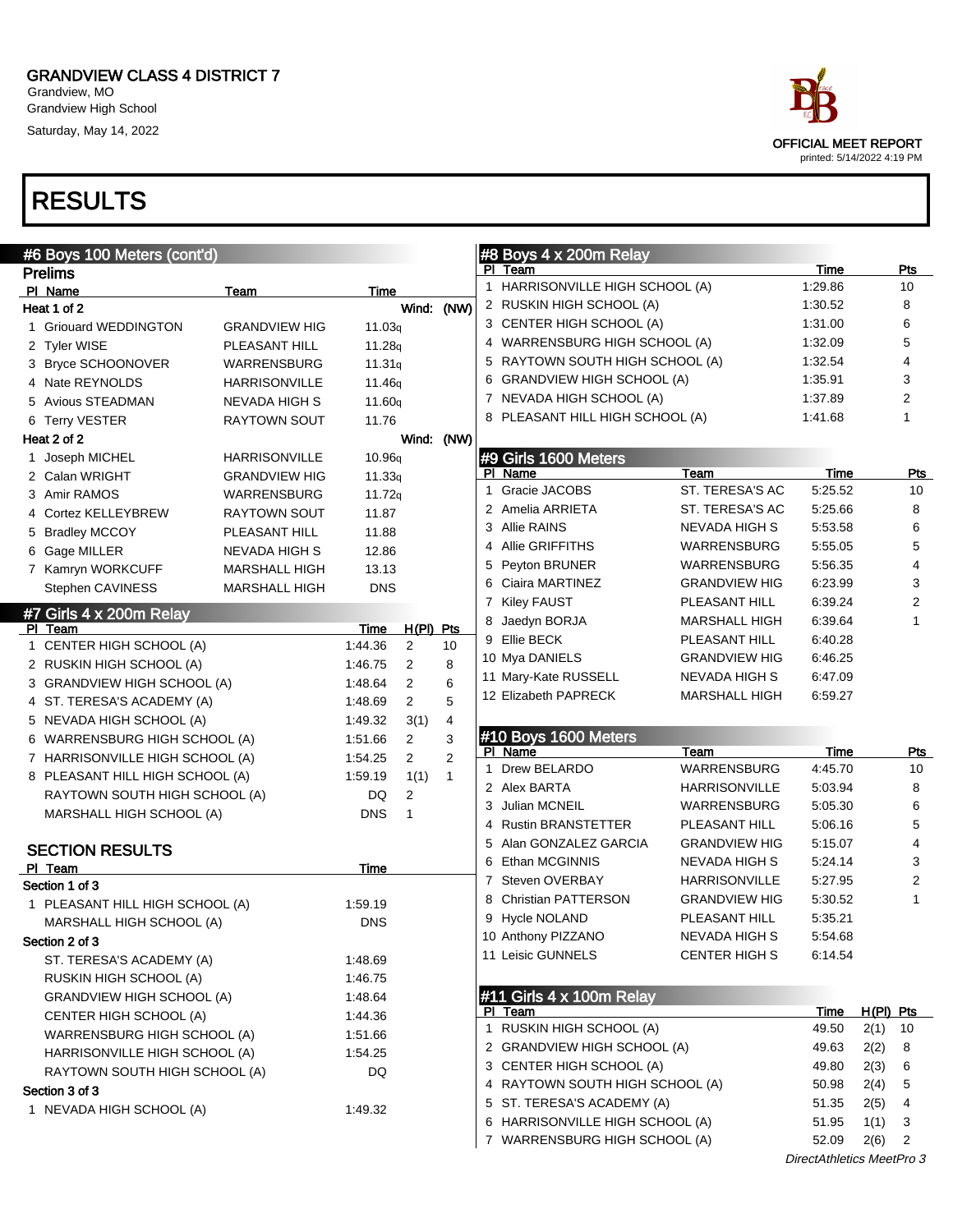Grandview, MO Grandview High School Saturday, May 14, 2022

## RESULTS

| #11 Girls 4 x 100m Relay (cont'd) |                      |            |             |                                                            |   | #13 Girls 400 Meters (cont'd) |                      |             |                |                |
|-----------------------------------|----------------------|------------|-------------|------------------------------------------------------------|---|-------------------------------|----------------------|-------------|----------------|----------------|
| PI Team                           |                      | Time       | $H(PI)$ Pts |                                                            |   | PI Name                       | Team                 | Time        | $H(PI)$ Pts    |                |
| 8 NEVADA HIGH SCHOOL (A)          |                      | 52.74      | 2(7)        | $\overline{1}$                                             |   | 18 Mimi SHERMAN               | <b>MARSHALL HIGH</b> | 1:13.86     | 1(3)           |                |
| 9 MARSHALL HIGH SCHOOL (A)        |                      | 53.64      | 2(8)        |                                                            |   |                               |                      |             |                |                |
|                                   |                      |            |             |                                                            |   | <b>SECTION RESULTS</b>        |                      |             |                |                |
| <b>SECTION RESULTS</b>            |                      |            |             |                                                            |   | PI Name                       | Team                 | Time        |                |                |
| PI Team                           |                      | Time       |             |                                                            |   | Section 1 of 3                |                      |             |                |                |
| Section 1 of 2                    |                      |            |             |                                                            |   | 1 Emma LYON                   | <b>HARRISONVILLE</b> | 1:08.52     |                |                |
| 1 HARRISONVILLE HIGH SCHOOL (A)   |                      | 51.95      |             |                                                            |   | 2 Alizah RUSSELL              | <b>MARSHALL HIGH</b> | 1:09.06     |                |                |
| Section 2 of 2                    |                      |            |             |                                                            |   | 3 Mimi SHERMAN                | <b>MARSHALL HIGH</b> | 1:13.86     |                |                |
| 1 RUSKIN HIGH SCHOOL (A)          |                      | 49.50      |             |                                                            |   | Section 2 of 3                |                      |             |                |                |
| 2 GRANDVIEW HIGH SCHOOL (A)       |                      | 49.63      |             | 1 Brooklyn KUTINA-SMITH<br>1:02.56<br><b>NEVADA HIGH S</b> |   |                               |                      |             |                |                |
| 3 CENTER HIGH SCHOOL (A)          |                      | 49.80      |             |                                                            |   | 2 Taiyahna PRUETT             | <b>CENTER HIGH S</b> | 1:03.68     |                |                |
| 4 RAYTOWN SOUTH HIGH SCHOOL (A)   |                      | 50.98      |             |                                                            |   | 3 E'myne ANDERSON             | <b>GRANDVIEW HIG</b> | 1:03.81     |                |                |
| 5 ST. TERESA'S ACADEMY (A)        |                      | 51.35      |             |                                                            |   | 4 Na'Kya HAWKINS              | <b>GRANDVIEW HIG</b> | 1:04.12     |                |                |
| 6 WARRENSBURG HIGH SCHOOL (A)     |                      | 52.09      |             |                                                            |   | 5 Ellie PEISTER               | <b>CENTER HIGH S</b> | 1:07.18     |                |                |
| 7 NEVADA HIGH SCHOOL (A)          |                      | 52.74      |             |                                                            |   | 6 Lauren KIDWELL              | PLEASANT HILL        | 1:07.58     |                |                |
| 8 MARSHALL HIGH SCHOOL (A)        |                      | 53.64      |             |                                                            |   | 7 Kiersten HAYES              | <b>RAYTOWN SOUT</b>  | 1:11.27     |                |                |
| #12 Boys 4 x 100m Relay           |                      |            |             |                                                            |   | Section 3 of 3                |                      |             |                |                |
| PI Team                           |                      | Time       |             | <b>Pts</b>                                                 |   | 1 Zaya AKINS                  | RAYTOWN SOUT         | 54.77       |                |                |
| 1 HARRISONVILLE HIGH SCHOOL (A)   |                      | 42.82      |             | 10                                                         |   | 2 Brooke BECK                 | PLEASANT HILL        | 59.48       |                |                |
| 2 GRANDVIEW HIGH SCHOOL (A)       |                      | 43.52      |             | 8                                                          |   | 3 Clara SWEARINGEN            | <b>NEVADA HIGH S</b> | 1:01.37     |                |                |
| 3 RUSKIN HIGH SCHOOL (A)          |                      | 43.57      |             | 6                                                          |   | 4 Kayleigh NORRIS             | <b>HARRISONVILLE</b> | 1:01.99     |                |                |
| 4 CENTER HIGH SCHOOL (A)          |                      | 43.71      |             | 5                                                          |   | 5 Kelsey GAARDER              | ST. TERESA'S AC      | 1:02.04     |                |                |
| 5 NEVADA HIGH SCHOOL (A)          |                      | 44.98      |             | 4                                                          | 6 | Gabriella CAMPBELL            | ST. TERESA'S AC      | 1:04.55     |                |                |
| 6 RAYTOWN SOUTH HIGH SCHOOL (A)   |                      | 45.23      |             | 3                                                          |   | 7 Alana OSBORN                | <b>WARRENSBURG</b>   | 1:05.24     |                |                |
| 7 PLEASANT HILL HIGH SCHOOL (A)   |                      | 48.32      |             | $\overline{2}$                                             |   | 8 Amber PEDERSEN              | <b>WARRENSBURG</b>   | 1:06.38     |                |                |
| WARRENSBURG HIGH SCHOOL (A)       |                      | <b>DNF</b> |             |                                                            |   | #14 Boys 400 Meters           |                      |             |                |                |
|                                   |                      |            |             |                                                            |   | PI Name                       | Team                 | <u>Time</u> | H(PI) Pts      |                |
| #13 Girls 400 Meters              |                      |            |             |                                                            |   | 1 Ali EL-AMIN                 | RAYTOWN SOUT         | 51.85       | 2(1)           | 10             |
| PI Name                           | Team                 | Time       | $H(PI)$ Pts |                                                            |   | 2 Najee SIMPSON               | RAYTOWN SOUT         | 53.02       | 2(2)           | 8              |
| 1 Zaya AKINS                      | <b>RAYTOWN SOUT</b>  | 54.77      | 3(1)        | 10                                                         |   | 3 Griouard WEDDINGTON         | <b>GRANDVIEW HIG</b> | 53.63       | 2(3)           | 6              |
| 2 Brooke BECK                     | PLEASANT HILL        | 59.48      | 3(2)        | 8                                                          |   | 4 Adysen ENG                  | <b>HARRISONVILLE</b> | 54.50       | 2(4)           | 5              |
| 3 Clara SWEARINGEN                | <b>NEVADA HIGH S</b> | 1:01.37    | 3(3)        | 6                                                          |   | 5 Blake COX                   | NEVADA HIGH S        | 55.80       | 1(1)           | 4              |
| 4 Kayleigh NORRIS                 | HARRISONVILLE        | 1:01.99    | 3(4)        | 5                                                          |   | 6 Warner SHORT                | WARRENSBURG          | 57.27       | 2(5)           | 3              |
| 5 Kelsey GAARDER                  | ST. TERESA'S AC      | 1:02.04    | 3(5)        | 4                                                          |   | 7 Vince BOWEN                 | <b>CENTER HIGH S</b> | 57.31       | 1(2)           | $\overline{2}$ |
| 6 Brooklyn KUTINA-SMITH           | <b>NEVADA HIGH S</b> | 1:02.56    | 2(1)        | 3                                                          |   | 8 Brayden KOENIG              | <b>NEVADA HIGH S</b> | 1:00.46     | 2(6)           | 1              |
| 7 Taiyahna PRUETT                 | CENTER HIGH S        | 1:03.68    | 2(2)        | 2                                                          |   | 9 Jordan KENYON               | PLEASANT HILL        | 1:00.97     | 1(3)           |                |
| 8 E'myne ANDERSON                 | <b>GRANDVIEW HIG</b> | 1:03.81    | 2(3)        | $\overline{1}$                                             |   | 10 Andrew YBARRA              | <b>MARSHALL HIGH</b> | 1:06.22     | 1(4)           |                |
| 9 Na'Kya HAWKINS                  | <b>GRANDVIEW HIG</b> | 1:04.12    | 2(4)        |                                                            |   | Jace REYNOLDS                 | <b>HARRISONVILLE</b> | <b>DNS</b>  | 1              |                |
| 10 Gabriella CAMPBELL             | ST. TERESA'S AC      | 1:04.55    | 3(6)        |                                                            |   | Sheabiyon LOVE                | <b>CENTER HIGH S</b> | <b>DNS</b>  | 1              |                |
| 11 Alana OSBORN                   | WARRENSBURG          | 1:05.24    | 3(7)        |                                                            |   | Parker MORRISON               | PLEASANT HILL        | DNS         | 1              |                |
| 12 Amber PEDERSEN                 | WARRENSBURG          | 1:06.38    | 3(8)        |                                                            |   | Matthew POMERENKE             | <b>MARSHALL HIGH</b> | <b>DNS</b>  | 1              |                |
| 13 Ellie PEISTER                  | <b>CENTER HIGH S</b> | 1:07.18    | 2(5)        |                                                            |   | Shaun MCMURPHY                | WARRENSBURG          | DNS         | $\overline{2}$ |                |
| 14 Lauren KIDWELL                 | PLEASANT HILL        | 1:07.58    | 2(6)        |                                                            |   | Malachi ROSS                  | <b>GRANDVIEW HIG</b> | <b>DNS</b>  | $\overline{2}$ |                |
| 15 Emma LYON                      | <b>HARRISONVILLE</b> | 1:08.52    | 1(1)        |                                                            |   |                               |                      |             |                |                |
| 16 Alizah RUSSELL                 | <b>MARSHALL HIGH</b> | 1:09.06    | 1(2)        |                                                            |   | <b>SECTION RESULTS</b>        |                      |             |                |                |
| 17 Kiersten HAYES                 | RAYTOWN SOUT         | 1:11.27    | 2(7)        |                                                            |   | PI Name                       | <u>Team</u>          | <b>Time</b> |                |                |





printed: 5/14/2022 4:19 PM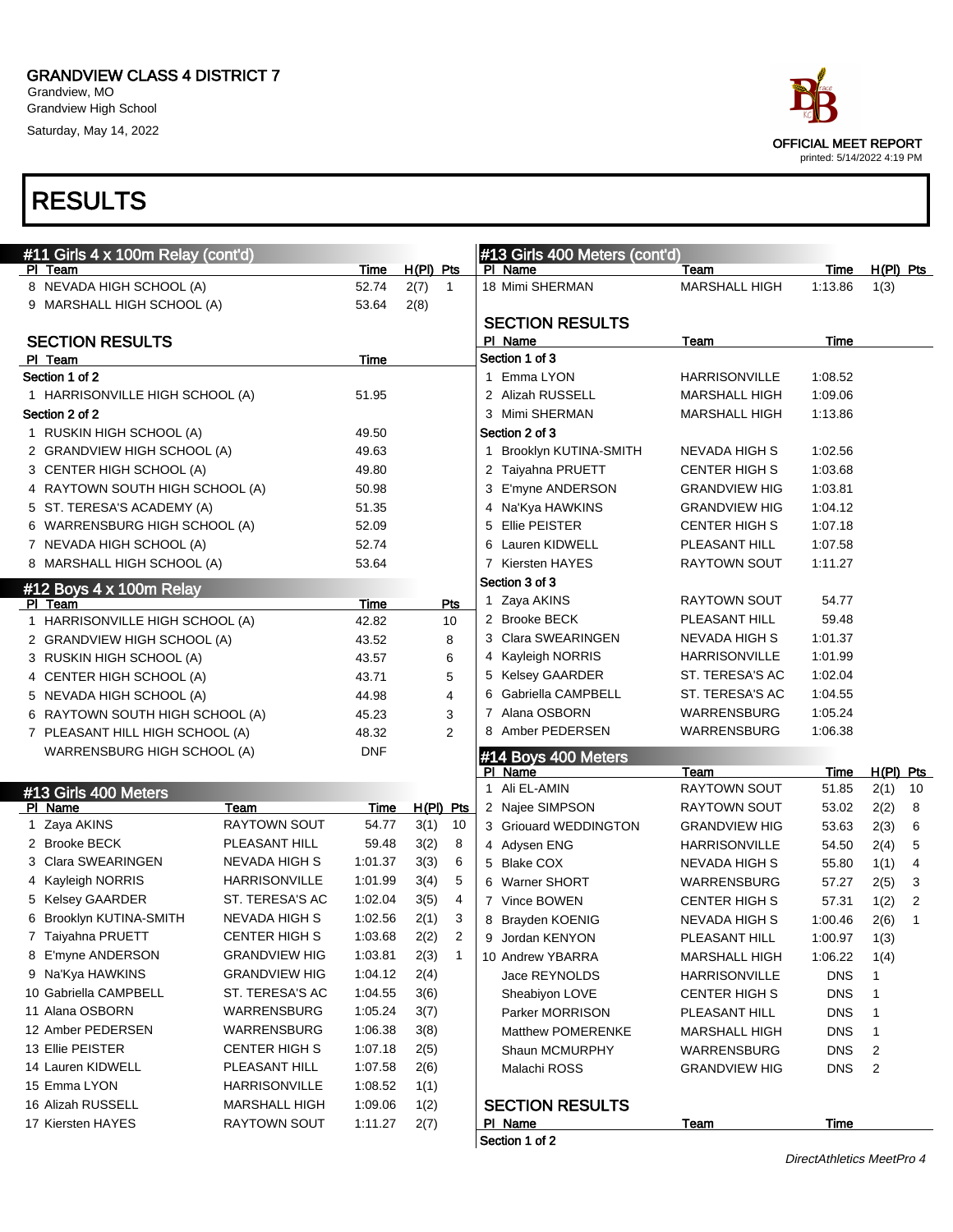Grandview, MO Grandview High School Saturday, May 14, 2022

|   | #14 Boys 400 Meters (cont'd)      |                      |            |             |              |                | #15 Girls 300m Hurdles (cont'd) |                       |             |            |                |
|---|-----------------------------------|----------------------|------------|-------------|--------------|----------------|---------------------------------|-----------------------|-------------|------------|----------------|
|   | PI Name                           | Team                 | Time       |             |              |                | PI Name                         | Team                  | Time        |            |                |
|   | 1 Blake COX                       | <b>NEVADA HIGH S</b> | 55.80      |             |              |                | 5 Kamryn HARRIS                 | ST. TERESA'S AC       | 51.11       |            |                |
|   | 2 Vince BOWEN                     | <b>CENTER HIGH S</b> | 57.31      |             |              | 6              | Erika BLOOM                     | WARRENSBURG           | 51.89       |            |                |
| 3 | Jordan KENYON                     | PLEASANT HILL        | 1:00.97    |             |              | 7              | Jade FELLER                     | <b>NEVADA HIGH S</b>  | 53.26       |            |                |
|   | 4 Andrew YBARRA                   | <b>MARSHALL HIGH</b> | 1:06.22    |             |              | 8              | <b>Hailey HEARTING</b>          | <b>NEVADA HIGH S</b>  | 54.67       |            |                |
|   | Jace REYNOLDS                     | <b>HARRISONVILLE</b> | <b>DNS</b> |             |              |                | #16 Boys 300m Hurdles           |                       |             |            |                |
|   | Sheabiyon LOVE                    | <b>CENTER HIGH S</b> | <b>DNS</b> |             |              |                | PI Name                         | Team                  | Time        | $H(PI)$ Pt |                |
|   | Parker MORRISON                   | PLEASANT HILL        | <b>DNS</b> |             |              | 1              | <b>DANIEL WILLIAMS</b>          | <b>RUSKIN HIGH SC</b> | 40.67       | $2(1)$ 10  |                |
|   | <b>Matthew POMERENKE</b>          | <b>MARSHALL HIGH</b> | <b>DNS</b> |             |              | 2              | Dawson SCHROCK                  | <b>HARRISONVILLE</b>  | 41.86       | 2(2)       | 8              |
|   | Section 2 of 2                    |                      |            |             |              | 3              | Aidan MCMURPHY                  | WARRENSBURG           | 42.74       | 2(3)       | 6              |
|   | 1 Ali EL-AMIN                     | <b>RAYTOWN SOUT</b>  | 51.85      |             |              | 4              | Noah KING                       | <b>HARRISONVILLE</b>  | 42.92       | 2(4)       | 5              |
|   | 2 Najee SIMPSON                   | <b>RAYTOWN SOUT</b>  | 53.02      |             |              | 5              | anthony VANCE                   | <b>NEVADA HIGH S</b>  | 43.40       | 2(5)       | 4              |
|   | 3 Griouard WEDDINGTON             | <b>GRANDVIEW HIG</b> | 53.63      |             |              | 6              | Omarion HENDERSON               | <b>CENTER HIGH S</b>  | 43.79       | 2(6)       | 3              |
|   | 4 Adysen ENG                      | <b>HARRISONVILLE</b> | 54.50      |             |              | $\overline{7}$ | <b>Leonard BUTLER</b>           | <b>RUSKIN HIGH SC</b> | 46.18       | 1(1)       | $\overline{2}$ |
|   | 5 Warner SHORT                    | WARRENSBURG          | 57.27      |             |              | 8              | <b>Todd LANCASTER</b>           | <b>WARRENSBURG</b>    | 47.67       | 2(7)       | $\mathbf{1}$   |
|   | 6 Brayden KOENIG                  | <b>NEVADA HIGH S</b> | 1:00.46    |             |              | 9              | <b>Hunter HEARTING</b>          | <b>NEVADA HIGH S</b>  | 48.40       | 1(2)       |                |
|   | Shaun MCMURPHY                    | WARRENSBURG          | <b>DNS</b> |             |              |                | 10 Michael EWELL                | <b>GRANDVIEW HIG</b>  | 50.65       | 1(3)       |                |
|   | Malachi ROSS                      | <b>GRANDVIEW HIG</b> | <b>DNS</b> |             |              |                | 11 Dwight WYNNE                 | CENTER HIGH S         | 50.71       | 1(4)       |                |
|   |                                   |                      |            |             |              |                | 12 Owen THORNSBERRY             | PLEASANT HILL         | 51.67       | 1(5)       |                |
|   | #15 Girls 300m Hurdles<br>PI Name | Team                 | Time       | $H(PI)$ Pts |              |                | Travon BRAY-HOWARD              | <b>RAYTOWN SOUT</b>   | <b>DNS</b>  | 2          |                |
|   | 1 Madison JOHNSON                 | <b>HARRISONVILLE</b> | 47.47      | 2(1)        | 10           |                |                                 |                       |             |            |                |
|   | 2 Grace HILL                      | WARRENSBURG          | 48.67      | 2(2)        | 8            |                | <b>SECTION RESULTS</b>          |                       |             |            |                |
|   | 3 Sanai KINTCHEN                  | ST. TERESA'S AC      | 49.02      | 2(3)        | 6            |                | PI Name                         | Team                  | Time        |            |                |
| 4 | Jiyani THOMPSON                   | <b>RAYTOWN SOUT</b>  | 50.87      | 2(4)        | 5            |                | Section 1 of 2                  |                       |             |            |                |
| 5 | Kamryn HARRIS                     | ST. TERESA'S AC      | 51.11      | 2(5)        | 4            |                | 1 Leonard BUTLER                | <b>RUSKIN HIGH SC</b> | 46.18       |            |                |
| 6 | Erika BLOOM                       | WARRENSBURG          | 51.89      | 2(6)        | 3            |                | 2 Hunter HEARTING               | <b>NEVADA HIGH S</b>  | 48.40       |            |                |
|   | 7 Jada WILCOX                     | <b>GRANDVIEW HIG</b> | 52.54      | 1(1)        | 2            |                | 3 Michael EWELL                 | <b>GRANDVIEW HIG</b>  | 50.65       |            |                |
| 8 | Jade FELLER                       | <b>NEVADA HIGH S</b> | 53.26      | 2(7)        | $\mathbf{1}$ | 4              | Dwight WYNNE                    | <b>CENTER HIGH S</b>  | 50.71       |            |                |
| 9 | A'milah WEDDINGTON                | <b>GRANDVIEW HIG</b> | 54.22      |             |              |                | 5 Owen THORNSBERRY              | PLEASANT HILL         | 51.67       |            |                |
|   |                                   |                      |            | 1(2)        |              |                | Section 2 of 2                  |                       |             |            |                |
|   | 10 Anique TAYLOR                  | RUSKIN HIGH SC       | 54.63      | 1(3)        |              |                | DANIEL WILLIAMS                 | <b>RUSKIN HIGH SC</b> | 40.67       |            |                |
|   | 11 Hailey HEARTING                | NEVADA HIGH S        | 54.67      | 2(8)        |              |                | 2 Dawson SCHROCK                | <b>HARRISONVILLE</b>  | 41.86       |            |                |
|   | 12 Promyse CUNNINGHAM             | <b>CENTER HIGH S</b> | 55.26      | 1(4)        |              |                | 3 Aidan MCMURPHY                | WARRENSBURG           | 42.74       |            |                |
|   | 13 Susan CAROL BESONG             | <b>CENTER HIGH S</b> | 55.85      | 1(5)        |              | 4              | Noah KING                       | HARRISONVILLE         | 42.92       |            |                |
|   |                                   |                      |            |             |              | 5              | anthony VANCE                   | <b>NEVADA HIGH S</b>  | 43.40       |            |                |
|   | <b>SECTION RESULTS</b>            |                      |            |             |              | 6              | Omarion HENDERSON               | <b>CENTER HIGH S</b>  | 43.79       |            |                |
|   | PI Name                           | Team                 | Time       |             |              |                |                                 |                       | 47.67       |            |                |
|   | Section 1 of 2                    |                      |            |             |              |                | 7 Todd LANCASTER                | WARRENSBURG           |             |            |                |
|   | 1 Jada WILCOX                     | <b>GRANDVIEW HIG</b> | 52.54      |             |              |                | Travon BRAY-HOWARD              | RAYTOWN SOUT          | <b>DNS</b>  |            |                |
|   | 2 A'milah WEDDINGTON              | <b>GRANDVIEW HIG</b> | 54.22      |             |              |                | #17 Girls 800 Meters            |                       |             |            |                |
|   | 3 Anique TAYLOR                   | RUSKIN HIGH SC       | 54.63      |             |              |                | PI Name                         | Team                  | <b>Time</b> |            | P <sub>t</sub> |
|   | 4 Promyse CUNNINGHAM              | <b>CENTER HIGH S</b> | 55.26      |             |              | 1.             | Naomi ORMISTON                  | ST. TERESA'S AC       | 2:25.31     |            | 10             |
|   | 5 Susan CAROL BESONG              | CENTER HIGH S        | 55.85      |             |              |                | 2 Kayleigh NORRIS               | HARRISONVILLE         | 2:26.30     |            | 8              |
|   | Section 2 of 2                    |                      |            |             |              |                | 3 Brooke BECK                   | PLEASANT HILL         | 2:29.89     |            | 6              |
|   | 1 Madison JOHNSON                 | HARRISONVILLE        | 47.47      |             |              |                | 4 Livie BURSON                  | WARRENSBURG           | 2:31.21     |            | 5              |
|   | 2 Grace HILL                      | WARRENSBURG          | 48.67      |             |              | 5              | <b>Lilly HUPKE</b>              | ST. TERESA'S AC       | 2:40.61     |            | 4              |
|   | 3 Sanai KINTCHEN                  | ST. TERESA'S AC      | 49.02      |             |              | 6              | Ivonne LUCHO                    | <b>GRANDVIEW HIG</b>  | 2:42.09     |            | 3              |
|   | 4 Jiyani THOMPSON                 | <b>RAYTOWN SOUT</b>  | 50.87      |             |              |                | 7 Allie RAINS                   | <b>NEVADA HIGH S</b>  | 2:44.95     |            | 2              |
|   |                                   |                      |            |             |              |                |                                 |                       |             |            |                |



|   | 6 Erika BLOOM          | WARRENSBURG           | 51.89       |             |             |
|---|------------------------|-----------------------|-------------|-------------|-------------|
|   | 7 Jade FELLER          | <b>NEVADA HIGH S</b>  | 53.26       |             |             |
|   | 8 Hailey HEARTING      | <b>NEVADA HIGH S</b>  | 54.67       |             |             |
|   | #16 Boys 300m Hurdles  |                       |             |             |             |
|   | PI Name                | Team                  | <u>Time</u> | $H(PI)$ Pts |             |
| 1 | <b>DANIEL WILLIAMS</b> | <b>RUSKIN HIGH SC</b> | 40.67       | 2(1)        | 10          |
|   | 2 Dawson SCHROCK       | <b>HARRISONVILLE</b>  | 41.86       | 2(2)        | 8           |
|   | 3 Aidan MCMURPHY       | <b>WARRENSBURG</b>    | 42.74       | 2(3)        | 6           |
|   | 4 Noah KING            | <b>HARRISONVILLE</b>  | 42.92       | 2(4)        | 5           |
|   | 5 anthony VANCE        | <b>NEVADA HIGH S</b>  | 43.40       | 2(5)        | 4           |
|   | 6 Omarion HENDERSON    | <b>CENTER HIGH S</b>  | 43.79       | 2(6)        | 3           |
|   | 7 Leonard BUTLER       | <b>RUSKIN HIGH SC</b> | 46.18       | 1(1)        | 2           |
| 8 | <b>Todd LANCASTER</b>  | <b>WARRENSBURG</b>    | 47.67       | 2(7)        | 1           |
|   | 9 Hunter HEARTING      | <b>NEVADA HIGH S</b>  | 48.40       | 1(2)        |             |
|   | 10 Michael EWELL       | <b>GRANDVIEW HIG</b>  | 50.65       | 1(3)        |             |
|   | 11 Dwight WYNNE        | <b>CENTER HIGH S</b>  | 50.71       | 1(4)        |             |
|   | 12 Owen THORNSBERRY    | PLEASANT HILL         | 51.67       | 1(5)        |             |
|   | Travon BRAY-HOWARD     | <b>RAYTOWN SOUT</b>   | DNS         | 2           |             |
|   |                        |                       |             |             |             |
|   | <b>SECTION RESULTS</b> |                       |             |             |             |
|   | PI Name                | <b>Team</b>           | <b>Time</b> |             |             |
|   | Section 1 of 2         |                       |             |             |             |
|   | 1 Leonard BUTLER       | <b>RUSKIN HIGH SC</b> | 46.18       |             |             |
|   | 2 Hunter HEARTING      | <b>NEVADA HIGH S</b>  | 48.40       |             |             |
|   | 3 Michael EWELL        | <b>GRANDVIEW HIG</b>  | 50.65       |             |             |
|   | 4 Dwight WYNNE         | <b>CENTER HIGH S</b>  | 50.71       |             |             |
|   | 5 Owen THORNSBERRY     | PLEASANT HILL         | 51.67       |             |             |
|   | Section 2 of 2         |                       |             |             |             |
|   | 1 DANIEL WILLIAMS      | <b>RUSKIN HIGH SC</b> | 40.67       |             |             |
|   | 2 Dawson SCHROCK       | <b>HARRISONVILLE</b>  | 41.86       |             |             |
|   | 3 Aidan MCMURPHY       | <b>WARRENSBURG</b>    | 42.74       |             |             |
|   | 4 Noah KING            | <b>HARRISONVILLE</b>  | 42.92       |             |             |
|   | 5 anthony VANCE        | <b>NEVADA HIGH S</b>  | 43.40       |             |             |
|   | 6 Omarion HENDERSON    | <b>CENTER HIGH S</b>  | 43.79       |             |             |
|   | 7 Todd LANCASTER       | <b>WARRENSBURG</b>    | 47.67       |             |             |
|   | Travon BRAY-HOWARD     | <b>RAYTOWN SOUT</b>   | DNS         |             |             |
|   | #17 Girls 800 Meters   |                       |             |             |             |
|   | <u>PI Name</u>         | <b>Team</b>           | <u>Time</u> |             | <u>rts_</u> |
|   | 1 Naomi ORMISTON       | ST. TERESA'S AC       | 2:25.31     |             | 10          |
|   | 2 Kayleigh NORRIS      | <b>HARRISONVILLE</b>  | 2:26.30     |             | 8           |
|   | 3 Brooke BECK          | PLEASANT HILL         | 2:29.89     |             | 6           |
|   | 4 Livie BURSON         | <b>WARRENSBURG</b>    | 2:31.21     |             | 5           |
|   | 5 Lilly HUPKE          | ST. TERESA'S AC       | 2:40.61     |             | 4           |
|   | 6 Ivonne LUCHO         | <b>GRANDVIEW HIG</b>  | 2:42.09     |             | 3           |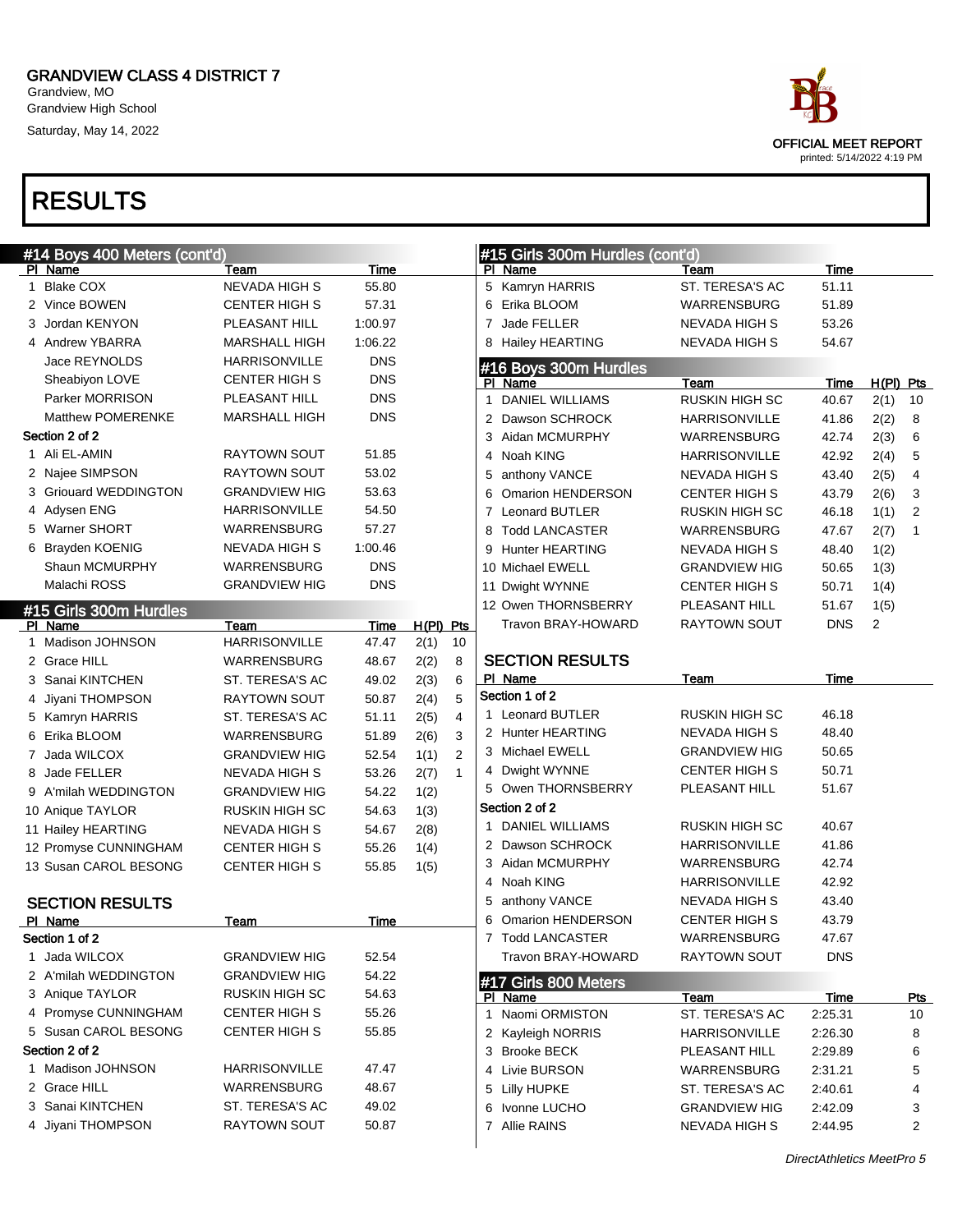Grandview, MO Grandview High School Saturday, May 14, 2022

# RESULTS



|             | #17 Girls 800 Meters (cont'd) |                           |             |              | #19 Girls 200 Meters (cont'd) |                                              |                |              |           |
|-------------|-------------------------------|---------------------------|-------------|--------------|-------------------------------|----------------------------------------------|----------------|--------------|-----------|
|             | PI Name                       | Team                      | Time        | <u>Pts</u>   | Prelims                       |                                              |                |              |           |
|             | 8 Savanna MCCLURG             | <b>GRANDVIEW HIG</b>      | 2:47.56     | $\mathbf{1}$ | PI Name                       | Team                                         | Time           | H(PI)        |           |
|             | 9 Julia BROWN                 | WARRENSBURG               | 2:50.77     |              | 7 Keiyah COLE                 | <b>CENTER HIGH S</b>                         | 26.89 (NW)q    | 1(4)         |           |
|             | 10 Bailey AST                 | NEVADA HIGH S             | 3:01.45     |              | 8 Teonna MCNEAL               | RAYTOWN SOUT 27.51 (NW)q                     |                | 1(5)         |           |
|             | 11 Madison POWERS             | PLEASANT HILL             | 3:06.31     |              | Delanie HOPE<br>9             | NEVADA HIGH S 27.58 (NW)                     |                | 2(4)         |           |
|             | 12 Shennell TAYLOR            | RAYTOWN SOUT              | 3:32.33     |              | 10 Sophie EMERSON             | ST. TERESA'S AC 27.82 (NW)                   |                | 1(6)         |           |
|             | Milandi LINARES               | <b>MARSHALL HIGH</b>      | <b>DNS</b>  |              | 11 Madyson MAJORS             | NEVADA HIGH S 27.97 (NW)                     |                | 2(5)         |           |
|             | Jaedyn BORJA                  | <b>MARSHALL HIGH</b>      | <b>DNS</b>  |              | 12 Faith WERNER               | WARRENSBURG 28.12 (NW)                       |                | 2(6)         |           |
|             |                               |                           |             |              | 13 Audra HAIR                 | ST. TERESA'S AC 28.25 (NW)                   |                | 2(7)         |           |
|             | #18 Boys 800 Meters           |                           |             |              | 14 Shelley THOMPSON           | MARSHALL HIGH 28.35 (NW)                     |                | 1(7)         |           |
|             | PI Name                       | Team                      | Time        | <b>Pts</b>   | 15 Taylor SMALL               | WARRENSBURG 29.31 (NW)                       |                | 1(8)         |           |
| $\mathbf 1$ | Jaydon SHULER                 | PLEASANT HILL             | 2:10.18     | 10           |                               |                                              |                |              |           |
|             | 2 Alex BARTA                  | <b>HARRISONVILLE</b>      | 2:11.52     | 8            | <b>HEAT RESULTS</b>           |                                              |                |              |           |
|             | 3 Tyler WARD                  | WARRENSBURG               | 2:13.71     | 6            | <b>Prelims</b>                |                                              |                |              |           |
|             | 4 Savalis DEWBERRY            | <b>RAYTOWN SOUT</b>       | 2:14.70     | $\mathbf 5$  | PI Name                       | Team                                         | Time           |              |           |
|             | 5 Jaden EPANTY                | <b>RUSKIN HIGH SC</b>     | 2:15.62     | 4            | Heat 1 of 2                   |                                              |                | Wind: (NW)   |           |
|             | 6 Alan GONZALEZ GARCIA        | <b>GRANDVIEW HIG</b>      | 2:17.47     | 3            | 1 Cierra SMITH                | <b>GRANDVIEW HIG</b>                         | 25.78q         |              |           |
|             | 7 Johnathan RIVERA            | PLEASANT HILL             | 2:17.82     | 2            | 2 Jada LANCE                  | <b>MARSHALL HIGH</b>                         | 26.07q         |              |           |
|             | 8 Colby HENNRICH              | WARRENSBURG               | 2:17.88     | $\mathbf{1}$ | 3 Tajai COLEMAN               | <b>CENTER HIGH S</b>                         | 26.33q         |              |           |
|             | 9 Erlan JONES                 | <b>MARSHALL HIGH</b>      | 2:21.96     |              | 4 Keiyah COLE                 | <b>CENTER HIGH S</b>                         | 26.89q         |              |           |
|             | 10 Christian PATTERSON        | <b>GRANDVIEW HIG</b>      | 2:22.01     |              | 5<br>Teonna MCNEAL            | RAYTOWN SOUT                                 | 27.51q         |              |           |
|             | 11 Chris BROWN                | <b>HARRISONVILLE</b>      | 2:25.72     |              | Sophie EMERSON<br>6           | ST. TERESA'S AC                              | 27.82          |              |           |
|             | 12 Aiden WATTS                | NEVADA HIGH S             | 2:26.93     |              | 7 Shelley THOMPSON            | <b>MARSHALL HIGH</b>                         | 28.35          |              |           |
|             | 13 Elijah GUNNELS             | <b>CENTER HIGH S</b>      | 2:27.55     |              | 8 Taylor SMALL                | WARRENSBURG                                  | 29.31          |              |           |
|             | 14 Rahman FRANKLIN            | <b>CENTER HIGH S</b>      | 2:32.34     |              | Heat 2 of 2                   |                                              |                | Wind: (NW)   |           |
|             | <b>Blaine JONES</b>           | <b>MARSHALL HIGH</b>      | <b>DNS</b>  |              | 1 Zaya AKINS                  | <b>RAYTOWN SOUT</b>                          | 24.36g         |              |           |
|             |                               |                           |             |              | 2 Jordin MCGEE                | <b>GRANDVIEW HIG</b>                         | 25.85q         |              |           |
|             | #19 Girls 200 Meters          |                           |             |              | 3 Brooke BECK                 | PLEASANT HILL                                | 26.36q         |              |           |
|             | <b>Finals</b>                 |                           |             | Wind: (+0.0) | 4 Delanie HOPE                | NEVADA HIGH S                                | 27.58          |              |           |
|             | PI Name                       | Team                      | <u>Time</u> | <u>Pts</u>   | 5 Madyson MAJORS              | NEVADA HIGH S                                | 27.97          |              |           |
|             | 1 Zaya AKINS                  | <b>RAYTOWN SOUT</b>       | 23.56       | 10           | 6 Faith WERNER                | WARRENSBURG                                  | 28.12          |              |           |
|             | 2 Cierra SMITH                | <b>GRANDVIEW HIG</b>      | 25.84       | 8            | 7 Audra HAIR                  | ST. TERESA'S AC                              | 28.25          |              |           |
|             | 3 Jordin MCGEE                | <b>GRANDVIEW HIG</b>      | 26.00       | 6            |                               |                                              |                |              |           |
|             | 4 Jada LANCE                  | <b>MARSHALL HIGH</b>      | 26.02       | $\mathbf 5$  | #20 Boys 200 Meters           |                                              |                | Wind: (+0.0) |           |
|             | 5 Tajai COLEMAN               | <b>CENTER HIGH S</b>      | 26.30       | 4            | <b>Finals</b>                 |                                              |                |              |           |
|             | 6 Brooke BECK                 | PLEASANT HILL             | 26.54       | 3            | PI Name<br>1<br>Joseph MICHEL | Team                                         | Time           |              | Pts<br>10 |
|             | 7 Keiyah COLE                 | <b>CENTER HIGH S</b>      | 27.69       | 2            | 2 Griouard WEDDINGTON         | <b>HARRISONVILLE</b><br><b>GRANDVIEW HIG</b> | 21.87<br>21.92 |              |           |
|             | 8 Teonna MCNEAL               | <b>RAYTOWN SOUT</b>       | 27.98       | $\mathbf{1}$ | 3 Tyler WISE                  | PLEASANT HILL                                | 22.24          |              | 8         |
|             |                               |                           |             |              | 4 Avious STEADMAN             | <b>NEVADA HIGH S</b>                         | 23.11          |              | 6<br>5    |
|             | <b>Prelims</b>                |                           |             |              |                               |                                              |                |              |           |
|             | PI Name                       | Team                      | Time        | H(PI)        | 5 anthony VANCE               | NEVADA HIGH S                                | 23.79          |              | 4         |
|             | 1 Zaya AKINS                  | RAYTOWN SOUT 24.36 (NW)q  |             | 2(1)         | 6 Amir RAMOS                  | <b>WARRENSBURG</b>                           | 24.34          |              | 3         |
|             | 2 Cierra SMITH                | GRANDVIEW HIG 25.78 (NW)q |             | 1(1)         | 7 Sean PHILLIPS               | <b>GRANDVIEW HIG</b>                         | 26.59          |              | 2         |
|             | 3 Jordin MCGEE                | GRANDVIEW HIG 25.85 (NW)q |             | 2(2)         | Landon JOHNSON                | WARRENSBURG                                  | <b>DNS</b>     |              |           |
|             | 4 Jada LANCE                  | MARSHALL HIGH 26.07 (NW)q |             | 1(2)         |                               |                                              |                |              |           |
|             | 5 Tajai COLEMAN               | <b>CENTER HIGH S</b>      | 26.33 (NW)q | 1(3)         | <b>Prelims</b>                |                                              |                |              |           |
|             | 6 Brooke BECK                 | PLEASANT HILL             | 26.36 (NW)q | 2(3)         | PI Name<br>1 Joseph MICHEL    | Team<br>HARRISONVILLE 22.55 (NW)q 1(1)       | <b>Time</b>    | H(PI)        |           |
|             |                               |                           |             |              |                               |                                              |                |              |           |

DirectAthletics MeetPro 6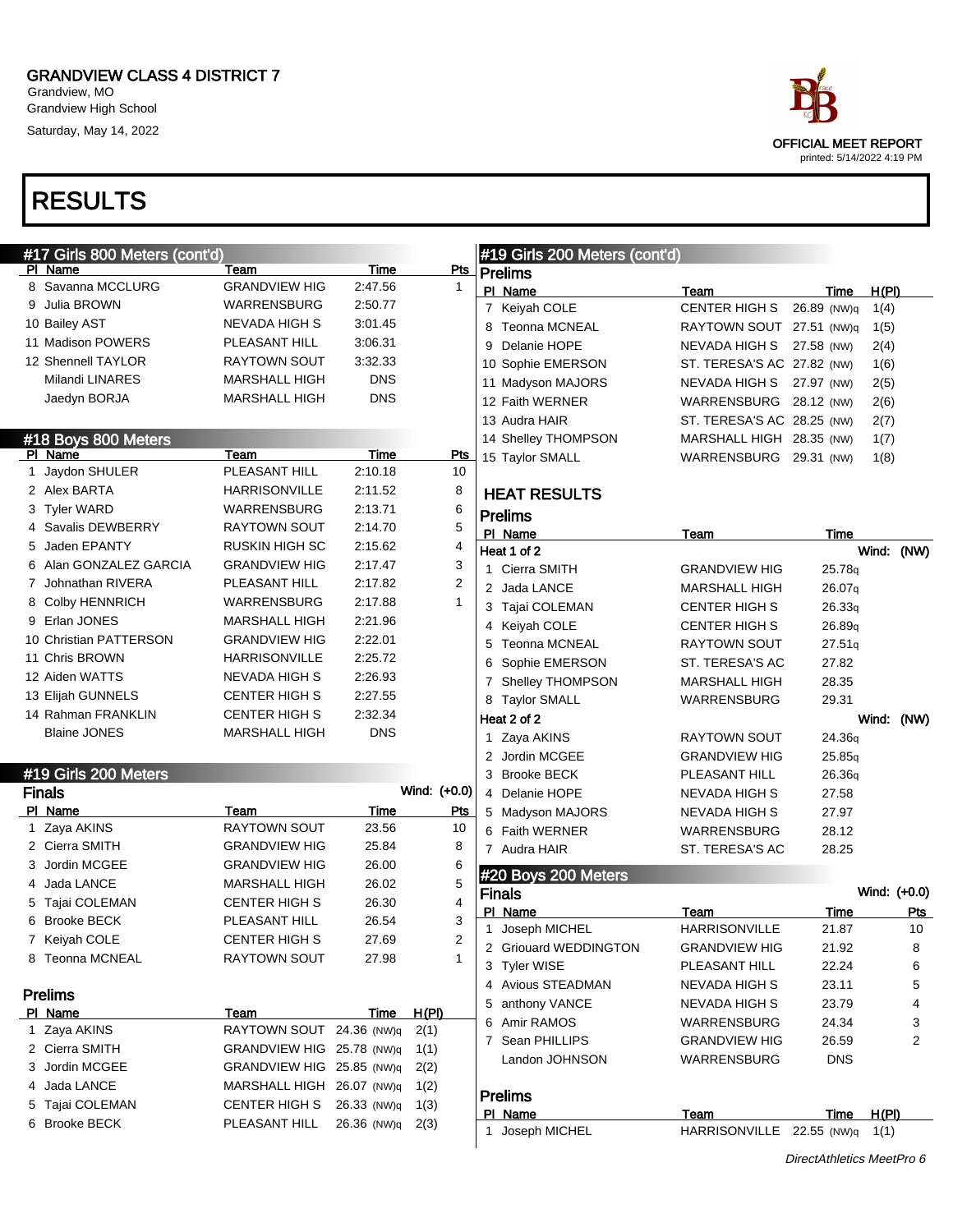Grandview, MO Grandview High School Saturday, May 14, 2022

| #20 Boys 200 Meters (cont'd) |                           |                    |            |                | #22 Boys 3200 Meters            |                      |            |                |
|------------------------------|---------------------------|--------------------|------------|----------------|---------------------------------|----------------------|------------|----------------|
| <b>Prelims</b>               |                           |                    |            |                | PI Name                         | Team                 | Time       | Pts            |
| PI Name                      | Team                      | Time               | H(PI)      |                | 1 Drew BELARDO                  | WARRENSBURG          | 10:55.52   | 10             |
| 2 Griouard WEDDINGTON        | GRANDVIEW HIG 22.57 (NW)q |                    | 2(1)       |                | 2 Jeremiah AKINBOHUN            | WARRENSBURG          | 11:34.65   | 8              |
| 3 Tyler WISE                 | PLEASANT HILL             | 22.67 (NW)q        | 1(2)       |                | 3 Carter HODSON                 | PLEASANT HILL        | 11:39.01   | 6              |
| 4 Avious STEADMAN            | NEVADA HIGH S             | 23.12 (NW)q        | 1(3)       |                | 4 Aidan RYAN                    | NEVADA HIGH S        | 11:47.49   | 5              |
| 5 Landon JOHNSON             | WARRENSBURG               | 23.65 (NW)q        | 2(2)       |                | 5 Antony DAWN                   | NEVADA HIGH S        | 11:59.35   | 4              |
| 6 Amir RAMOS                 | WARRENSBURG               | 23.83 (NW)q        | 2(3)       |                | <b>Chris BROWN</b>              | <b>HARRISONVILLE</b> | 12:10.01   | 3              |
| 7 anthony VANCE              | NEVADA HIGH S             | 23.96 (NW)q        | 2(4)       |                | 7 Nicholas SHIREMAN             | MARSHALL HIGH        | 12:42.20   | 2              |
| 8 Sean PHILLIPS              | GRANDVIEW HIG 23.98 (NW)q |                    | 1(4)       |                | 8 Steven OVERBAY                | <b>HARRISONVILLE</b> | 12:43.24   | 1              |
| 9 Cortez KELLEYBREW          | RAYTOWN SOUT 24.00 (NW)   |                    | 1(5)       |                | 9 Hycle NOLAND                  | PLEASANT HILL        | 12:50.47   |                |
| 10 Jayden GOULDEN            | RAYTOWN SOUT 24.02 (NW)   |                    | 1(6)       |                | 10 Gabriel REYES                | MARSHALL HIGH        | 13:14.24   |                |
| 11 Jackson SHULER            | PLEASANT HILL             | 24.58 (NW)         | 2(5)       |                |                                 |                      |            |                |
| 12 Dawson BORJA              | MARSHALL HIGH 26.19 (NW)  |                    | 1(7)       |                | #23 Girls 4 x 400m Relay        |                      |            |                |
|                              |                           |                    |            |                | PI Team                         |                      | Time       | Pts            |
| <b>HEAT RESULTS</b>          |                           |                    |            |                | 1 ST. TERESA'S ACADEMY (A)      |                      | 4:09.58    | 10             |
| <b>Prelims</b>               |                           |                    |            |                | 2 RUSKIN HIGH SCHOOL (A)        |                      | 4:13.25    | 8              |
| PI Name                      | Team                      | Time               |            |                | 3 NEVADA HIGH SCHOOL (A)        |                      | 4:16.30    | 6              |
| Heat 1 of 2                  |                           |                    | Wind: (NW) |                | 4 WARRENSBURG HIGH SCHOOL (A)   |                      | 4:20.36    | 5              |
| 1 Joseph MICHEL              | <b>HARRISONVILLE</b>      | 22.55q             |            |                | 5 HARRISONVILLE HIGH SCHOOL (A) |                      | 4:26.70    | 4              |
| 2 Tyler WISE                 | PLEASANT HILL             | 22.67q             |            |                | 6 GRANDVIEW HIGH SCHOOL (A)     |                      | 4:27.61    | 3              |
| 3 Avious STEADMAN            | NEVADA HIGH S             | 23.12q             |            |                | 7 RAYTOWN SOUTH HIGH SCHOOL (A) |                      | 4:44.65    | $\overline{2}$ |
| 4 Sean PHILLIPS              | <b>GRANDVIEW HIG</b>      | 23.98 <sub>q</sub> |            |                | MARSHALL HIGH SCHOOL (A)        |                      | DNS        |                |
| 5 Cortez KELLEYBREW          | RAYTOWN SOUT              | 24.00              |            |                |                                 |                      |            |                |
| 6 Jayden GOULDEN             | RAYTOWN SOUT              | 24.02              |            |                | $#24$ Boys 4 x 400m Relay       |                      |            |                |
| 7 Dawson BORJA               | <b>MARSHALL HIGH</b>      | 26.19              |            |                | PI Team                         |                      | Time       | Pts            |
| Heat 2 of 2                  |                           |                    | Wind:      | (NW)           | 1 WARRENSBURG HIGH SCHOOL (A)   |                      | 3:33.37    | 10             |
| 1 Griouard WEDDINGTON        |                           |                    |            |                | 2 RUSKIN HIGH SCHOOL (A)        |                      | 3:33.80    | 8              |
|                              | <b>GRANDVIEW HIG</b>      | 22.57q             |            |                | 3 HARRISONVILLE HIGH SCHOOL (A) |                      | 3:43.49    | 6              |
| 2 Landon JOHNSON             | WARRENSBURG               | 23.65q             |            |                | 4 GRANDVIEW HIGH SCHOOL (A)     |                      | 3:48.21    | 5              |
| 3 Amir RAMOS                 | <b>WARRENSBURG</b>        | 23.83q             |            |                | 5 PLEASANT HILL HIGH SCHOOL (A) |                      | 3:59.22    | 4              |
| 4 anthony VANCE              | NEVADA HIGH S             | 23.96 <sub>q</sub> |            |                | NEVADA HIGH SCHOOL (A)          |                      | DNS        |                |
| 5 Jackson SHULER             | PLEASANT HILL             | 24.58              |            |                | MARSHALL HIGH SCHOOL (A)        |                      | <b>DNS</b> |                |
| #21 Girls 3200 Meters        |                           |                    |            |                |                                 |                      |            |                |
| PI Name                      | Team                      | Time               |            | Pts            | #25 Boys High Jump              |                      |            |                |
| 1 Amelia ARRIETA             | ST. TERESA'S AC           | 11:50.45           |            | 10             | PI Name                         | Team                 | Mark       | <b>Pts</b>     |
| 2 Gracie JACOBS              | ST. TERESA'S AC           | 12:59.99           |            | 8              | 1 Cartez PHILLIPS               | <b>GRANDVIEW HIG</b> | 1.88m      | 10             |
| 3 Allie GRIFFITHS            | WARRENSBURG               | 14:05.84           |            | 6              | 2 Stephen CAVINESS              | MARSHALL HIGH        | 1.82m      | 8              |
| 4 Peyton BRUNER              | WARRENSBURG               | 14:09.09           |            | 5              | 3J Richard COLLINS              | RUSKIN HIGH SC       | 1.78m      | 6              |
| 5 Grace MCCOMMON             | PLEASANT HILL             | 14:27.14           |            | 4              | 4J Zachary MUNSTERMAN           | WARRENSBURG          | 1.78m      | 5              |
| 6 Ashley MATHER              | NEVADA HIGH S             | 15:34.00           |            | 3              | 5J Maurice JACKSON              | RUSKIN HIGH SC       | 1.78m      | 4              |
| 7 Savanna MCCLURG            | <b>GRANDVIEW HIG</b>      | 15:57.00           |            | $\overline{2}$ | 6J Steven ZACHARY               | NEVADA HIGH S        | 1.78m      | 3              |
| 8 Mary-Kate RUSSELL          | NEVADA HIGH S             | 16:10.24           |            | 1              | 7 Armand RUSSELL                | CENTER HIGH S        | 1.76m      | 2              |
| 9 Ashlyn WHEELDON            | PLEASANT HILL             | 16:38.46           |            |                | 8 Maurice JENNINGS              | <b>GRANDVIEW HIG</b> | 1.70m      | 1              |
| Elizabeth PAPRECK            | <b>MARSHALL HIGH</b>      | <b>DNS</b>         |            |                | John MANN                       | HARRISONVILLE        | ΝH         |                |
|                              |                           |                    |            |                | Xavier CREIGHTON                | PLEASANT HILL        | NΗ         |                |
|                              |                           |                    |            |                | Malikhi EDWARDS                 | <b>CENTER HIGH S</b> | NΗ         |                |
|                              |                           |                    |            |                | drew BEACHLER                   | NEVADA HIGH S        | <b>DNS</b> |                |

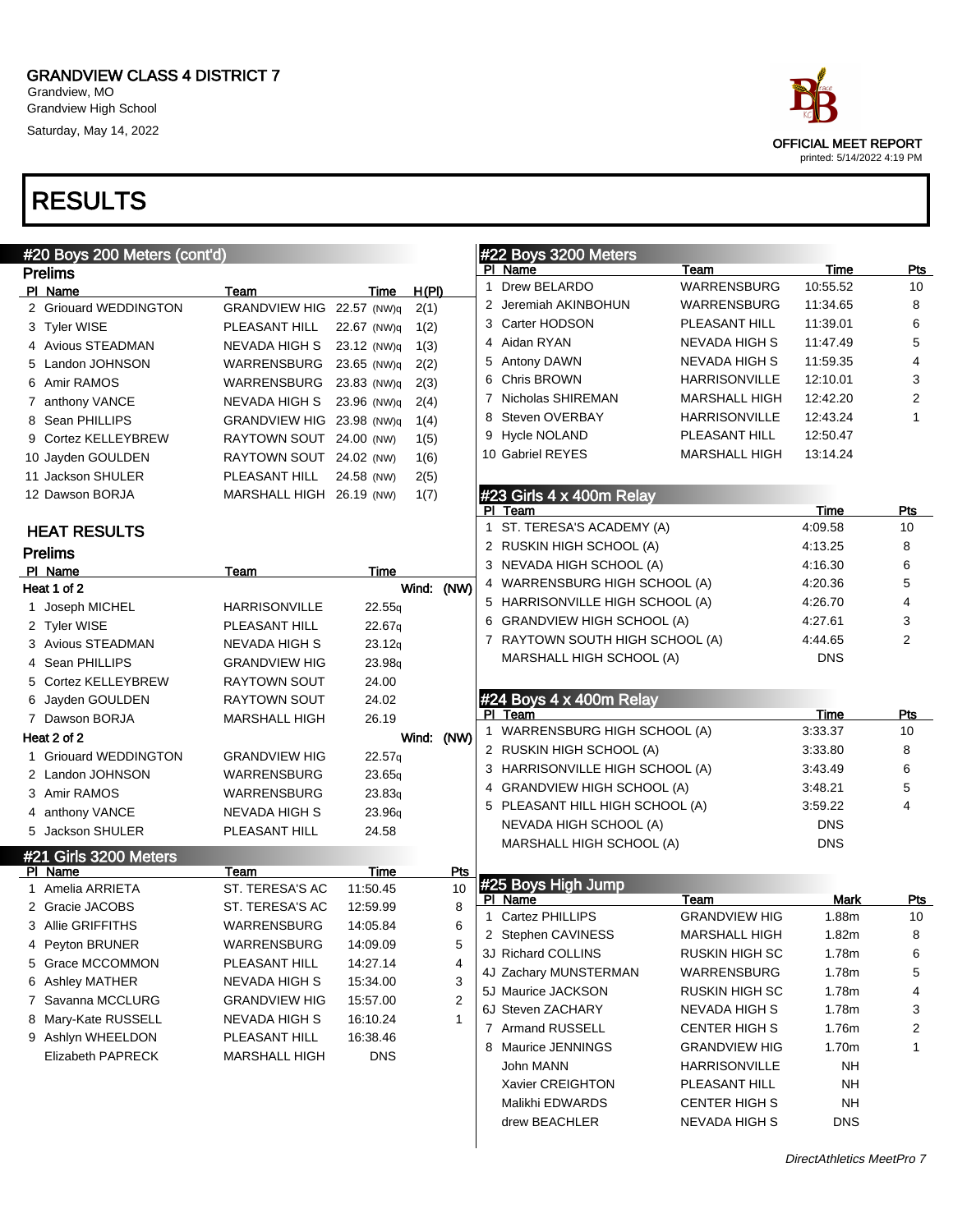Grandview, MO Grandview High School Saturday, May 14, 2022

# RESULTS

|   | #26 Girls High Jump    |                      |                          |                      |    | #29 Boys Long Jump (cont'd) |                            |              |            |                |    |
|---|------------------------|----------------------|--------------------------|----------------------|----|-----------------------------|----------------------------|--------------|------------|----------------|----|
|   | PI Name                | Team                 | <b>Mark</b>              | Pts                  |    | PI Name                     | Team                       |              |            | Mark F(PI) Pts |    |
|   | 1 Ja'Nyiah DAVIS       | <b>RAYTOWN SOUT</b>  | 1.67m                    | 10                   |    | 9 Tyler WISE                | PLEASANT HILL              | 5.76m (NW)   |            | 2(8)           |    |
|   | 2 Emma NOVOSEL         | ST. TERESA'S AC      | 1.57m                    | 8                    |    | 10 Mason WYATT              | WARRENSBURG                | 5.58m (NW)   |            | 1(2)           |    |
|   | 3 Lillian HART         | <b>NEVADA HIGH S</b> | 1.52m                    | 6                    |    | 11 Jayden HETRICK           | <b>HARRISONVILLE</b>       | 5.42m (NW)   |            | 1(3)           |    |
|   | 4J Bre ADAMS           | <b>HARRISONVILLE</b> | 1.47m                    | 5                    |    | 12 Monteano FUE             | RUSKIN HIGH SC             | 5.19m (NW)   |            | 1(4)           |    |
|   | 5J Madeline SALLEE     | ST. TERESA'S AC      | 1.47m                    | 4                    |    | 13 John MANN                | <b>HARRISONVILLE</b>       | 5.03m (NW)   |            | 1(5)           |    |
|   | 6J Kira WYATT          | WARRENSBURG          | 1.47m                    | 3                    |    | 14 Vince BOWEN              | <b>CENTER HIGH S</b>       | 4.37m (NW)   |            | 2(9)           |    |
|   | 7J Cierra SMITH        | <b>GRANDVIEW HIG</b> | 1.47m                    | 1.5                  |    | Savalis DEWBERRY            | <b>RAYTOWN SOUT</b>        |              | NM (NW)    | $\mathbf{1}$   |    |
|   | 7J Essence KENDALL     | <b>GRANDVIEW HIG</b> | 1.47m                    | 1.5                  |    | Kamryn WORKCUFF             | <b>MARSHALL HIGH</b>       | DNS (NW)     |            | $\mathbf 1$    |    |
|   | 9 Ella CRAIN           | PLEASANT HILL        | 1.42m                    |                      |    | Jackson CHEANEY             | <b>NEVADA HIGH S</b>       | DNS (NW)     |            | $\mathbf 1$    |    |
|   | 10 Bayleigh MALTER     | <b>MARSHALL HIGH</b> | 1.37m                    |                      |    | Andrew YBARRA               | <b>MARSHALL HIGH</b>       |              | DNS (NW) 1 |                |    |
|   | 11 Bailey BROMWELL     | <b>WARRENSBURG</b>   | 1.37 <sub>m</sub>        |                      |    |                             |                            |              |            |                |    |
|   | <b>Braidy MOORE</b>    | PLEASANT HILL        | <b>NH</b>                |                      |    | <b>FLIGHT RESULTS</b>       |                            |              |            |                |    |
|   |                        |                      |                          |                      |    | PI Name                     | Team                       |              | Mark       |                |    |
|   | #27 Boys Pole Vault    |                      |                          |                      |    | Flight 1 of 2               |                            |              |            |                |    |
|   | PI Name                | Team                 | Mark                     | Pts                  | 1. | Preston BLACK               | RUSKIN HIGH SC             | $6.03m$ (NW) |            |                |    |
|   | 1 James DOWNING        | <b>NEVADA HIGH S</b> | 3.81 <sub>m</sub>        | 10                   |    | 2 Mason WYATT               | WARRENSBURG                | 5.58m (NW)   |            |                |    |
|   | 2 Kosisochukwu IKPEAMA | <b>GRANDVIEW HIG</b> | 3.35m                    | 8                    |    | 3 Jayden HETRICK            | HARRISONVILLE              | 5.42m (NW)   |            |                |    |
|   | 3 K'Von GOETZ          | <b>GRANDVIEW HIG</b> | 3.20m                    | 6                    |    | 4 Monteano FUE              | RUSKIN HIGH SC             | 5.19m (NW)   |            |                |    |
|   | 4 Dalton MCINTIRE      | <b>NEVADA HIGH S</b> | 3.05 <sub>m</sub>        | 5                    |    | 5 John MANN                 | <b>HARRISONVILLE</b>       | 5.03m (NW)   |            |                |    |
|   | 5 Andrew HITEFIELD     | WARRENSBURG          | 2.90m                    | 4                    |    | Jackson CHEANEY             | NEVADA HIGH S              | DNS (NW)     |            |                |    |
|   | 6 Zach DYE             | <b>HARRISONVILLE</b> | 2.75m                    | 3                    |    | Kamryn WORKCUFF             | <b>MARSHALL HIGH</b>       | DNS (NW)     |            |                |    |
|   |                        |                      |                          |                      |    | Savalis DEWBERRY            | <b>RAYTOWN SOUT</b>        |              | NM (NW)    |                |    |
|   | #28 Girls Pole Vault   |                      |                          |                      |    | Andrew YBARRA               | <b>MARSHALL HIGH</b>       | DNS (NW)     |            |                |    |
|   | PI Name                | Team                 | Mark                     | Pts                  |    | Flight 2 of 2               |                            |              |            |                |    |
|   | 1 Isabelle CIPOLLA     | ST. TERESA'S AC      | 2.89m                    | 10                   |    | 1 drew BEACHLER             | NEVADA HIGH S              | $6.61m$ (NW) |            |                |    |
|   | 2 Rylin MILLER         | NEVADA HIGH S        | 2.59m                    | 8                    |    | 2 Owen HALL                 | WARRENSBURG                | $6.21m$ (NW) |            |                |    |
|   | 3 Alejia MAXWELL       | <b>GRANDVIEW HIG</b> | 2.59m                    | 6                    |    | 3 Cartez PHILLIPS           | <b>GRANDVIEW HIG</b>       | $6.19m$ (NW) |            |                |    |
|   | 4 Makiah CLARK         | <b>HARRISONVILLE</b> | 2.59m                    | 5                    |    | 4 Bradley MCCOY             | PLEASANT HILL              | $6.14m$ (NW) |            |                |    |
|   | 5 Carissa SMITH-NEELY  | PLEASANT HILL        | 2.59m                    | 4                    |    | 5 Isaac CAPLES              | RAYTOWN SOUT               | $6.11m$ (NW) |            |                |    |
|   | 6   Na'Kya HAWKINS     | <b>GRANDVIEW HIG</b> | 2.44m                    | 3                    | 6  | Malikhi EDWARDS             | <b>CENTER HIGH S</b>       | $6.07m$ (NW) |            |                |    |
|   | 7 Brooklyn RHONEY      | <b>HARRISONVILLE</b> | 2.44m                    | $\overline{2}$       |    | 7 Calan WRIGHT              | <b>GRANDVIEW HIG</b>       | $6.02m$ (NW) |            |                |    |
|   | 8 Alexis NEFF          | <b>MARSHALL HIGH</b> | 2.28m                    | 0.5                  |    | 8 Tyler WISE                | PLEASANT HILL              | 5.76m (NW)   |            |                |    |
|   | 8 Laura KIMMELL        | <b>NEVADA HIGH S</b> | 2.28m                    | 0.5                  |    | 9 Vince BOWEN               | <b>CENTER HIGH S</b>       | 4.37m (NW)   |            |                |    |
|   | 10 Jessica SNARE       | WARRENSBURG          | 2.13m                    |                      |    | #30 Girls Long Jump         |                            |              |            |                |    |
|   | 11 Elizabeth CONNELL   | ST. TERESA'S AC      | 2.13m                    |                      |    | PI Name                     | Team                       |              |            | Mark F(PI) Pts |    |
|   | Payton MOORE           | PLEASANT HILL        | <b>NH</b>                |                      | 1  | Jordin MCGEE                | <b>GRANDVIEW HIG</b>       | 5.47m (NW)   |            | 2(1)           | 10 |
|   |                        |                      |                          |                      |    | 2 Grace HILL                | WARRENSBURG                | $5.12m$ (NW) |            | 2(2)           | 8  |
|   | #29 Boys Long Jump     |                      |                          |                      |    | 3 Lillian HART              | NEVADA HIGH S              | 5.01m (NW)   |            | 2(3)           | 6  |
|   | PI Name                | Team                 |                          | Mark F(PI) Pts       |    | 4 Todjai ROSS               | RUSKIN HIGH SC             | 5.00m (NW)   |            | 2(4)           | 5  |
|   | 1 drew BEACHLER        | NEVADA HIGH S        | $6.61m$ (NW)             | 2(1)<br>10           |    | 5 Jiyani THOMPSON           | RAYTOWN SOUT               | 4.89m (NW)   |            | 2(5)           | 4  |
|   | 2 Owen HALL            | WARRENSBURG          | $6.21m$ (NW)             | 2(2)<br>8            |    | 6 Jaida WYATT               | WARRENSBURG                | 4.84m (NW)   |            | 1(1)           | 3  |
|   | 3 Cartez PHILLIPS      | <b>GRANDVIEW HIG</b> | 6.19m (NW)               | 6<br>2(3)            |    | 7 Aunasia DUNN              | <b>CENTER HIGH S</b>       | 4.70m (NW)   |            | 2(6)           | 2  |
|   | 4 Bradley MCCOY        | PLEASANT HILL        | $6.14m$ (NW)             | 5<br>2(4)            |    | 8 hope HEARTING             | NEVADA HIGH S              | 4.63m (NW)   |            | 2(7)           | 1  |
|   | 5 Isaac CAPLES         | RAYTOWN SOUT         | $6.11m$ (NW)             | 2(5)<br>4            |    | 9 Amrri THOMPSON            | RAYTOWN SOUT               | 4.58m (NW)   |            | 2(8)           |    |
| 6 | Malikhi EDWARDS        | CENTER HIGH S        | 6.07m (NW)               | 2(6)<br>3            |    | 10 Riley HAYS               | PLEASANT HILL              | 4.42m (NW)   |            | 2(9)           |    |
|   | 7 Preston BLACK        | RUSKIN HIGH SC       | $6.03m$ (NW)             | 2<br>1(1)            |    | 11 Madeline SALLEE          | ST. TERESA'S AC 4.41m (NW) |              |            | 1(2)           |    |
|   |                        |                      | GRANDVIEW HIG 6.02m (NW) | 2(7)<br>$\mathbf{1}$ |    |                             |                            |              |            |                |    |



DirectAthletics MeetPro 8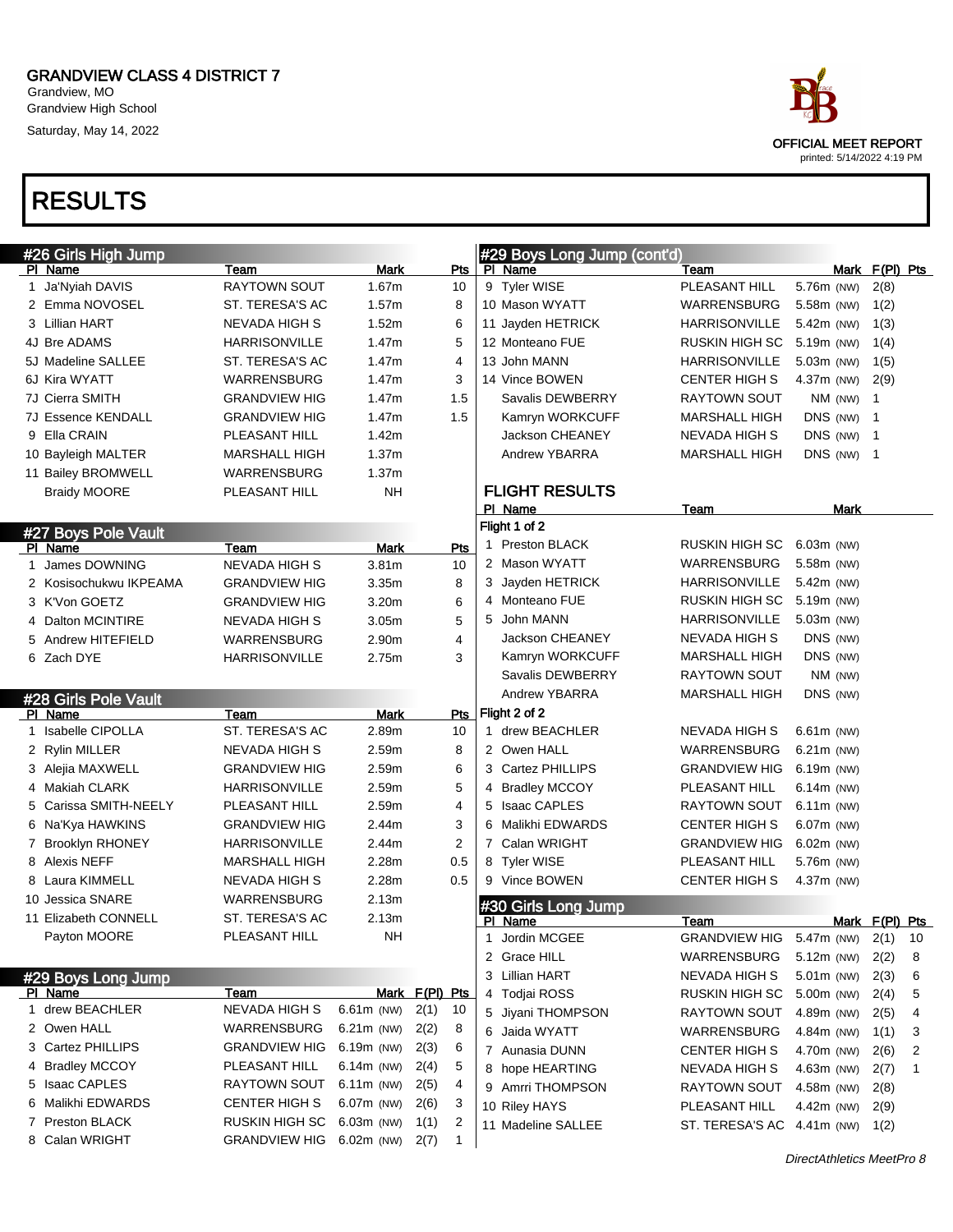Grandview, MO Grandview High School Saturday, May 14, 2022



| #30 Girls Long Jump (cont'd) |                                |               |                      | #31 Boys Triple Jump (cont'd) |                            |              |                |    |
|------------------------------|--------------------------------|---------------|----------------------|-------------------------------|----------------------------|--------------|----------------|----|
| PI Name                      | Team                           |               | Mark F(PI) Pts       | PI Name                       | Team                       | Mark         | $F(PI)$ Pts    |    |
| 11 Lyana WILKS               | <b>GRANDVIEW HIG</b>           | 4.41m (NW)    | 1(2)                 | 13 Jordan KENYON              | PLEASANT HILL              | 11.00m (NW)  | 1(5)           |    |
| 13 Rodneisha TOLLIVER        | ST. TERESA'S AC                | 4.18m (NW)    | 2(10)                | 14 Andrew YBARRA              | MARSHALL HIGH              | $9.73m$ (NW) | 1(6)           |    |
| 14 Tatianna BELL             | RUSKIN HIGH SC                 | 4.15m (NW)    | 1(4)                 | Parker MORRISON               | PLEASANT HILL              | FOUL (NW)    | $\overline{1}$ |    |
| 15 Braidy MOORE              | PLEASANT HILL                  | 3.77m (NW)    | 1(5)                 |                               |                            |              |                |    |
| 16 Melody PACKNETT           | <b>CENTER HIGH S</b>           | $3.61m$ (NW)  | 1(6)                 | <b>FLIGHT RESULTS</b>         |                            |              |                |    |
| 16 Skyla THRESHER            | <b>HARRISONVILLE</b>           | $3.61m$ (NW)  | 1(6)                 | PI Name                       | Team                       | Mark         |                |    |
| Mimi SHERMAN                 | <b>MARSHALL HIGH</b>           | DNS (NW)      | $\overline{1}$       | Flight 1 of 2                 |                            |              |                |    |
| <b>Bayleigh MALTER</b>       | <b>MARSHALL HIGH</b>           | DNS (NW) 1    |                      | 1 Jackson CHEANEY             | NEVADA HIGH S 11.59m (NW)  |              |                |    |
|                              |                                |               |                      | 2 Bryce JOHNSON               | RUSKIN HIGH SC 11.57m (NW) |              |                |    |
| <b>FLIGHT RESULTS</b>        |                                |               |                      | 3 Adysen ENG                  | HARRISONVILLE 11.49m (NW)  |              |                |    |
| PI Name                      | Team                           | Mark          |                      | 4 Mason WYATT                 | WARRENSBURG 11.28m (NW)    |              |                |    |
| Flight 1 of 2                |                                |               |                      | Jordan KENYON<br>5            | PLEASANT HILL 11.00m (NW)  |              |                |    |
| 1 Jaida WYATT                | WARRENSBURG                    | 4.84 $m$ (NW) |                      | Andrew YBARRA<br>6            | MARSHALL HIGH              | 9.73m (NW)   |                |    |
| 2 Madeline SALLEE            | ST. TERESA'S AC                | 4.41m (NW)    |                      | Parker MORRISON               | PLEASANT HILL              | FOUL (NW)    |                |    |
| 2 Lyana WILKS                | <b>GRANDVIEW HIG</b>           | 4.41m (NW)    |                      | Flight 2 of 2                 |                            |              |                |    |
| 4 Tatianna BELL              | <b>RUSKIN HIGH SC</b>          | 4.15m (NW)    |                      | 1 drew BEACHLER               | NEVADA HIGH S 13.66m (NW)  |              |                |    |
| 5 Braidy MOORE               | PLEASANT HILL                  | 3.77m (NW)    |                      | 2 Cartez PHILLIPS             | GRANDVIEW HIG 13.25m (NW)  |              |                |    |
| 6 Melody PACKNETT            | <b>CENTER HIGH S</b>           | 3.61m (NW)    |                      | <b>Armand RUSSELL</b><br>3    | CENTER HIGH S 13.19m (NW)  |              |                |    |
| 6 Skyla THRESHER             | <b>HARRISONVILLE</b>           | $3.61m$ (NW)  |                      | Malikhi EDWARDS<br>4          | CENTER HIGH S 12.90m (NW)  |              |                |    |
| Mimi SHERMAN                 | <b>MARSHALL HIGH</b>           | DNS (NW)      |                      | <b>Isaac CAPLES</b><br>5      | RAYTOWN SOUT 12.83m (NW)   |              |                |    |
| Bayleigh MALTER              | <b>MARSHALL HIGH</b>           | DNS (NW)      |                      | Ayinde JONES<br>6             | RUSKIN HIGH SC 12.79m (NW) |              |                |    |
| Flight 2 of 2                |                                |               |                      | <b>Gavin WYATT</b><br>7       | WARRENSBURG 11.99m (NW)    |              |                |    |
| Jordin MCGEE                 | <b>GRANDVIEW HIG</b>           | 5.47m (NW)    |                      | Raymond MCDONALD<br>8         | GRANDVIEW HIG 11.69m (NW)  |              |                |    |
| 2 Grace HILL                 | WARRENSBURG                    | 5.12m (NW)    |                      | #32 Girls Triple Jump         |                            |              |                |    |
| 3 Lillian HART               | <b>NEVADA HIGH S</b>           | 5.01m (NW)    |                      | PI Name                       | Team                       |              | Mark F(PI) Pts |    |
| 4 Todjai ROSS                | RUSKIN HIGH SC                 | 5.00m (NW)    |                      | <b>Todjai ROSS</b><br>1.      | RUSKIN HIGH SC 10.85m (NW) |              | 2(1)           | 10 |
| 5 Jiyani THOMPSON            | <b>RAYTOWN SOUT</b>            | 4.89m (NW)    |                      | 2 Lillian HART                | NEVADA HIGH S 10.65m (NW)  |              | 2(2)           | 8  |
| 6 Aunasia DUNN               | CENTER HIGH S                  | 4.70m (NW)    |                      | 3<br><b>Riley HAYS</b>        | PLEASANT HILL 10.18m (NW)  |              | 2(3)           | 6  |
| 7 hope HEARTING              | NEVADA HIGH S                  | 4.63m (NW)    |                      | Jaida WYATT<br>4              | WARRENSBURG                | 9.95m (NW)   | 2(4)           | 5  |
| 8 Amrri THOMPSON             | <b>RAYTOWN SOUT</b>            | 4.58m (NW)    |                      | <b>Shelley THOMPSON</b><br>5  | MARSHALL HIGH              | 9.90m (NW)   | 1(1)           | 4  |
| 9 Riley HAYS                 | PLEASANT HILL                  | 4.42m (NW)    |                      | Clara SWEARINGEN<br>6         | NEVADA HIGH S              | 9.89m (NW)   | 2(5)           | 3  |
| 10 Rodneisha TOLLIVER        | ST. TERESA'S AC 4.18m (NW)     |               |                      | Cidney WOODS<br>7             | RAYTOWN SOUT 9.63m (NW)    |              | 1(2)           | 2  |
| #31 Boys Triple Jump         |                                |               |                      | 8<br>Rodneisha TOLLIVER       | ST. TERESA'S AC 9.48m (NW) |              | 2(6)           | 1  |
| PI Name                      | Team                           |               | Mark F(PI) Pts       | <b>Gabrielle FATKA</b><br>9   | WARRENSBURG                | 9.47m (NW)   | 2(7)           |    |
| 1 drew BEACHLER              | NEVADA HIGH S 13.66m (NW)      |               | 2(1)<br>10           | 10 Poppy DIFRANCO             | ST. TERESA'S AC 9.35m (NW) |              | 1(3)           |    |
| 2 Cartez PHILLIPS            | GRANDVIEW HIG 13.25m (NW) 2(2) |               | 8                    | 11 Lyana WILKS                | GRANDVIEW HIG 9.27m (NW)   |              | 2(8)           |    |
| 3 Armand RUSSELL             | CENTER HIGH S 13.19m (NW)      |               | 2(3)<br>6            | 12 Jaliyah MCGEE              | GRANDVIEW HIG 9.09m (NW)   |              | 1(4)           |    |
| 4 Malikhi EDWARDS            | CENTER HIGH S 12.90m (NW)      |               | 5<br>2(4)            | 13 Elizabeth PAPRECK          | MARSHALL HIGH              | $8.13m$ (NW) | 1(5)           |    |
| 5 Isaac CAPLES               | RAYTOWN SOUT 12.83m (NW)       |               | 4<br>2(5)            | Makyna FAUST                  | PLEASANT HILL              | FOUL (NW)    | $\mathbf{1}$   |    |
| 6 Ayinde JONES               | RUSKIN HIGH SC 12.79m (NW)     |               | 3<br>2(6)            | Tatianna BELL                 | RUSKIN HIGH SC             | FOUL (NW) 1  |                |    |
| 7 Gavin WYATT                | WARRENSBURG 11.99m (NW)        |               | 2<br>2(7)            |                               |                            |              |                |    |
| 8 Raymond MCDONALD           | GRANDVIEW HIG 11.69m (NW)      |               | $\mathbf{1}$<br>2(8) | <b>FLIGHT RESULTS</b>         |                            |              |                |    |
| 9 Jackson CHEANEY            | NEVADA HIGH S 11.59m (NW)      |               | 1(1)                 | <u>PI Name</u>                | <u>Team</u>                | Mark         |                |    |
| 10 Bryce JOHNSON             | RUSKIN HIGH SC 11.57m (NW)     |               | 1(2)                 | Flight 1 of 2                 |                            |              |                |    |
| 11 Adysen ENG                | HARRISONVILLE 11.49m (NW)      |               | 1(3)                 | 1 Shelley THOMPSON            | MARSHALL HIGH              | $9.90m$ (NW) |                |    |
| 12 Mason WYATT               | WARRENSBURG 11.28m (NW)        |               |                      | 2 Cidney WOODS                | RAYTOWN SOUT 9.63m (NW)    |              |                |    |
|                              |                                |               |                      |                               |                            |              |                |    |
|                              |                                |               | 1(4)                 | 3 Poppy DIFRANCO              | ST. TERESA'S AC 9.35m (NW) |              |                |    |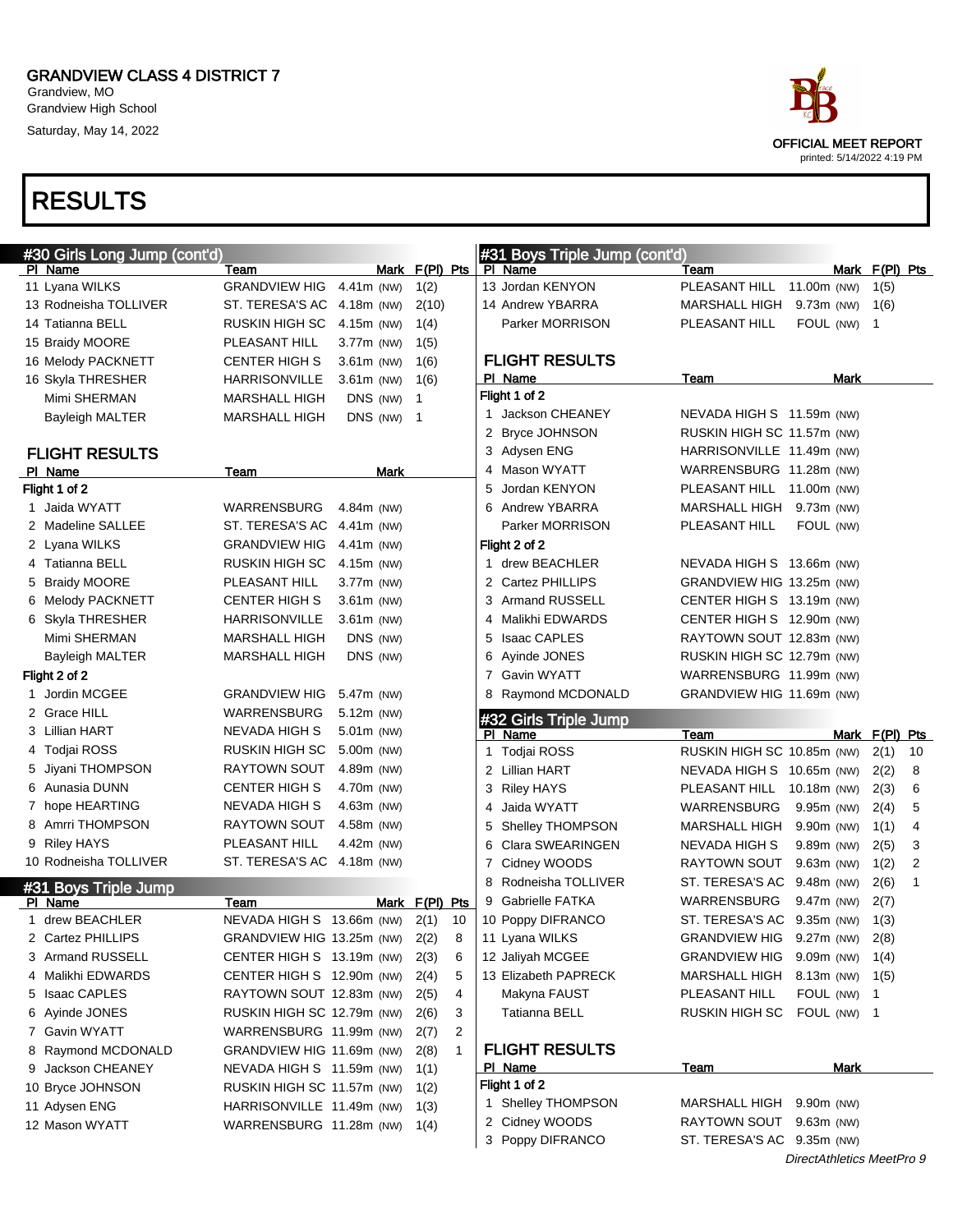Grandview, MO Grandview High School Saturday, May 14, 2022



### RESULTS

|              | #32 Girls Triple Jump (cont'd)           |                            |              |                |                |   | #33 Boys Shot Put (cont'd)               |                       |                  |      |                |
|--------------|------------------------------------------|----------------------------|--------------|----------------|----------------|---|------------------------------------------|-----------------------|------------------|------|----------------|
|              | PI Name                                  | Team                       | Mark         |                |                |   | PI Name                                  | Team                  | Mark             |      |                |
|              | 4 Jaliyah MCGEE                          | <b>GRANDVIEW HIG</b>       | 9.09m (NW)   |                |                |   | 4 Dawson JOYNER                          | WARRENSBURG           | 14.07m           |      |                |
|              | 5 Elizabeth PAPRECK                      | MARSHALL HIGH              | 8.13m (NW)   |                |                | 5 | lukas HIGGINS                            | NEVADA HIGH S         | 13.18m           |      |                |
|              | Makyna FAUST                             | PLEASANT HILL              | FOUL (NW)    |                |                | 6 | Skylur MASHEK                            | NEVADA HIGH S         | 13.16m           |      |                |
|              | Tatianna BELL                            | RUSKIN HIGH SC             | FOUL (NW)    |                |                |   | 7 Derek JOINER                           | <b>GRANDVIEW HIG</b>  | 11.43m           |      |                |
|              | Flight 2 of 2                            |                            |              |                |                |   | #34 Girls Shot Put                       |                       |                  |      |                |
|              | 1 Todjai ROSS                            | RUSKIN HIGH SC 10.85m (NW) |              |                |                |   | PI Name                                  | Team                  | Mark F(PI) Pts   |      |                |
|              | 2 Lillian HART                           | NEVADA HIGH S 10.65m (NW)  |              |                |                |   | 1 Reagan KIMREY                          | PLEASANT HILL         | 12.86m           | 2(1) | 10             |
|              | 3 Riley HAYS                             | PLEASANT HILL              | 10.18m (NW)  |                |                |   | 2 Sanai KINTCHEN                         | ST. TERESA'S AC       | 12.60m           | 2(2) | 8              |
|              | 4 Jaida WYATT                            | WARRENSBURG                | 9.95m (NW)   |                |                | 3 | Kimora JONES                             | <b>GRANDVIEW HIG</b>  | 10.97m           | 2(3) | 6              |
|              | 5 Clara SWEARINGEN                       | <b>NEVADA HIGH S</b>       | 9.89m (NW)   |                |                | 4 | Elliana WANDICK                          | <b>RUSKIN HIGH SC</b> | 10.70m           | 1(1) | 5              |
|              | 6 Rodneisha TOLLIVER                     | ST. TERESA'S AC 9.48m (NW) |              |                |                |   | 5 Haylee LENT                            | <b>MARSHALL HIGH</b>  | 10.27m           | 2(4) | $\overline{4}$ |
|              | 7 Gabrielle FATKA                        | WARRENSBURG                | $9.47m$ (NW) |                |                | 6 | Jordyn TARR                              | WARRENSBURG           | 10.18m           | 2(5) | 3              |
|              | 8 Lyana WILKS                            | GRANDVIEW HIG 9.27m (NW)   |              |                |                |   | 7 Avrie FOX                              | WARRENSBURG           | 10.03m           | 2(6) | 2              |
|              |                                          |                            |              |                |                |   | 8 Taryn LUSTER                           | RAYTOWN SOUT          | 8.66m            | 2(7) | $\mathbf{1}$   |
|              | #33 Boys Shot Put<br>PI Name             | Team                       |              | Mark F(PI) Pts |                |   | 9 Riley WILKINSON                        | <b>MARSHALL HIGH</b>  | 8.44m            | 1(2) |                |
| $\mathbf{1}$ | Kenny HONG                               | WARRENSBURG                | 14.78m       | 2(1)           | 10             |   | 10 Bennett IRWIN                         | <b>NEVADA HIGH S</b>  | 8.26m            | 1(3) |                |
|              | 2 Anthony TABRON                         | <b>GRANDVIEW HIG</b>       | 14.18m       | 2(2)           | 8              |   | 11 Raegan BEAMAN                         | PLEASANT HILL         | 7.72m            | 1(4) |                |
|              | 3 Devean FRAZIER                         | <b>CENTER HIGH S</b>       | 14.13m       | 2(3)           | 6              |   | 12 Trynelle CRAWFORD MOORE CENTER HIGH S |                       | 7.57m            | 1(5) |                |
|              | 4 Dawson JOYNER                          | WARRENSBURG                | 14.07m       | 2(4)           | 5              |   | 13 Shauntrae HARRIS                      | <b>CENTER HIGH S</b>  | 7.46m            | 1(6) |                |
|              | 5 James MOONEYHAM                        |                            | 13.73m       |                | $\overline{4}$ |   | 14 Kelly ROWE                            | ST. TERESA'S AC       | 7.22m            |      |                |
|              |                                          | PLEASANT HILL              |              | 1(1)           |                |   |                                          |                       |                  | 1(7) |                |
|              | 6 lukas HIGGINS                          | NEVADA HIGH S              | 13.18m       | 2(5)           | 3              |   | 15 Elissa KELSO                          | <b>NEVADA HIGH S</b>  | 6.63m            | 1(8) |                |
|              | 7 Skylur MASHEK                          | NEVADA HIGH S              | 13.16m       | 2(6)           | 2              |   | <b>Essence KENDALL</b>                   | <b>GRANDVIEW HIG</b>  | DNS <sub>2</sub> |      |                |
|              | 8 Nathan SWILLEY                         | PLEASANT HILL              | 13.11m       | 1(2)           | $\mathbf{1}$   |   |                                          |                       |                  |      |                |
|              | 9 Maliq WILLIAMS                         | <b>RAYTOWN SOUT</b>        | 12.71m       | 1(3)           |                |   | <b>FLIGHT RESULTS</b>                    |                       |                  |      |                |
|              | 10 Owen KISO                             | <b>MARSHALL HIGH</b>       | 12.19m       | 1(4)           |                |   | PI Name                                  | Team                  | Mark             |      |                |
|              | 11 CORNELIUS MCKINNEY BYN RUSKIN HIGH SC |                            | 12.06m       | 1(5)           |                |   | Flight 1 of 2                            |                       |                  |      |                |
|              | 12 Derek JOINER                          | <b>GRANDVIEW HIG</b>       | 11.43m       | 2(7)           |                |   | 1 Elliana WANDICK                        | <b>RUSKIN HIGH SC</b> | 10.70m           |      |                |
|              | 13 Robert EVERETTE                       | RAYTOWN SOUT               | 10.35m       | 1(6)           |                |   | 2 Riley WILKINSON                        | <b>MARSHALL HIGH</b>  | 8.44m            |      |                |
|              | 14 Gabriel PINEDA                        | <b>MARSHALL HIGH</b>       | 9.36m        | 1(7)           |                |   | 3 Bennett IRWIN                          | <b>NEVADA HIGH S</b>  | 8.26m            |      |                |
|              | Welcome WEST                             | <b>CENTER HIGH S</b>       | <b>DNS</b>   | $\overline{1}$ |                |   | 4 Raegan BEAMAN                          | PLEASANT HILL         | 7.72m            |      |                |
|              |                                          |                            |              |                |                |   | 5 Trynelle CRAWFORD MOORE CENTER HIGH S  |                       | 7.57m            |      |                |
|              | <b>FLIGHT RESULTS</b>                    |                            |              |                |                |   | 6 Shauntrae HARRIS                       | <b>CENTER HIGH S</b>  | 7.46m            |      |                |
|              | PI Name                                  | Team                       | <b>Mark</b>  |                |                |   | 7 Kelly ROWE                             | ST. TERESA'S AC       | 7.22m            |      |                |
|              | Flight 1 of 2                            |                            |              |                |                |   | 8 Elissa KELSO                           | NEVADA HIGH S         | 6.63m            |      |                |
|              | 1 James MOONEYHAM                        | PLEASANT HILL              | 13.73m       |                |                |   | Flight 2 of 2                            |                       |                  |      |                |
|              | 2 Nathan SWILLEY                         | PLEASANT HILL              | 13.11m       |                |                |   | 1 Reagan KIMREY                          | PLEASANT HILL         | 12.86m           |      |                |
|              | 3 Maliq WILLIAMS                         | RAYTOWN SOUT               | 12.71m       |                |                |   | 2 Sanai KINTCHEN                         | ST. TERESA'S AC       | 12.60m           |      |                |
|              | 4 Owen KISO                              | <b>MARSHALL HIGH</b>       | 12.19m       |                |                |   | 3 Kimora JONES                           | <b>GRANDVIEW HIG</b>  | 10.97m           |      |                |
|              | 5 CORNELIUS MCKINNEY BYN RUSKIN HIGH SC  |                            | 12.06m       |                |                |   | 4 Haylee LENT                            | <b>MARSHALL HIGH</b>  | 10.27m           |      |                |
|              | 6 Robert EVERETTE                        | RAYTOWN SOUT               | 10.35m       |                |                |   | 5 Jordyn TARR                            | WARRENSBURG           | 10.18m           |      |                |
|              | 7 Gabriel PINEDA                         | <b>MARSHALL HIGH</b>       | 9.36m        |                |                |   | 6 Avrie FOX                              | <b>WARRENSBURG</b>    | 10.03m           |      |                |
|              | Welcome WEST                             | <b>CENTER HIGH S</b>       | <b>DNS</b>   |                |                |   | 7 Taryn LUSTER                           | RAYTOWN SOUT          | 8.66m            |      |                |
|              | Flight 2 of 2                            |                            |              |                |                |   | <b>Essence KENDALL</b>                   | <b>GRANDVIEW HIG</b>  | <b>DNS</b>       |      |                |
|              | 1 Kenny HONG                             | WARRENSBURG                | 14.78m       |                |                |   |                                          |                       |                  |      |                |
|              | 2 Anthony TABRON                         | <b>GRANDVIEW HIG</b>       | 14.18m       |                |                |   |                                          |                       |                  |      |                |
|              | 3 Devean FRAZIER                         | <b>CENTER HIGH S</b>       | 14.13m       |                |                |   |                                          |                       |                  |      |                |

 $\overline{1}$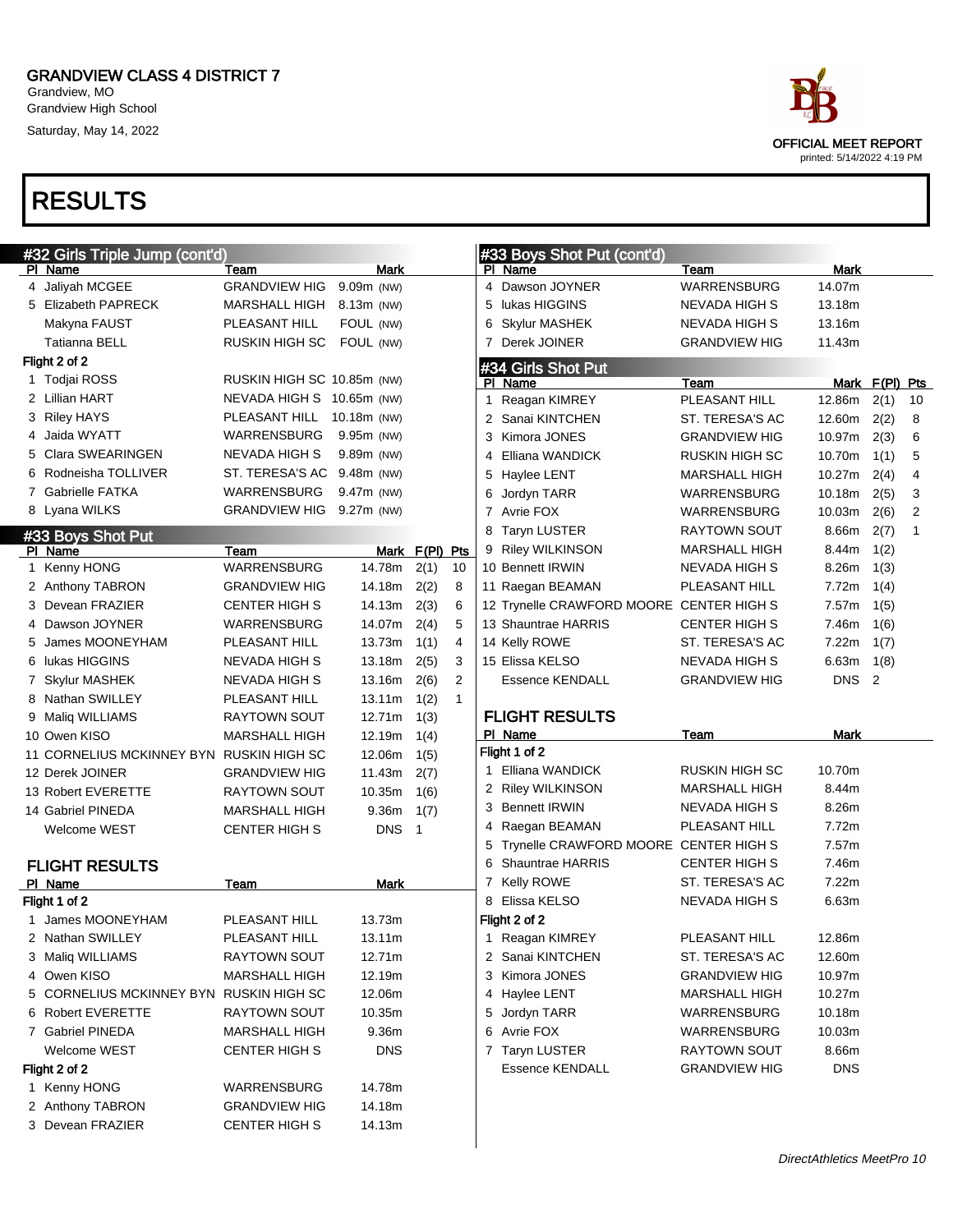Grandview, MO Grandview High School Saturday, May 14, 2022

# OFFICIAL MEET REPORT printed: 5/14/2022 4:19 PM

|               | #35 Boys Discus                         |                      |                |                            |              |   | #36 Girls Discus (cont'd) |                       |                            |                  |              |
|---------------|-----------------------------------------|----------------------|----------------|----------------------------|--------------|---|---------------------------|-----------------------|----------------------------|------------------|--------------|
|               | PI Name                                 | Team                 | Mark F(PI) Pts |                            |              |   | PI Name                   | Team                  |                            | Mark $F(PI)$ Pts |              |
|               | 1 Jerimia COLLINS                       | <b>NEVADA HIGH S</b> | 46.22m         | 2(1)                       | 10           |   | 8 Riley WILKINSON         | <b>MARSHALL HIGH</b>  | 27.45m                     | 2(6)             | 1            |
|               | 2 Jonathan COX                          | PLEASANT HILL        | 42.65m         | 2(2)                       | 8            |   | 9 Raegan BEAMAN           | PLEASANT HILL         | 26.73m                     | 1(3)             |              |
|               | 3 Jaylin HARRIS                         | RAYTOWN SOUT         | 40.71m         | 2(3)                       | 6            |   | 10 Taryn LUSTER           | <b>RAYTOWN SOUT</b>   | 22.05m                     | 1(4)             |              |
|               | 4 Owen KISO                             | MARSHALL HIGH        | 39.84m         | 2(4)                       | 5            |   | 11 Mariah ROBINSON        | <b>CENTER HIGH S</b>  | 21.08m                     | 1(5)             |              |
|               | 5 Maliq WILLIAMS                        | <b>RAYTOWN SOUT</b>  | 38.44m         | 1(1)                       | 4            |   | 12 Quinn TRACY            | ST. TERESA'S AC       | 18.48m                     | 1(6)             |              |
|               | 6 Dakota COKER-AKINMOLADU GRANDVIEW HIG |                      | 37.81m         | 2(5)                       | 3            |   | 13 Ramiah BOSTON          | <b>CENTER HIGH S</b>  | 16.65m                     | 1(7)             |              |
|               | 7 Gary MANDA                            | PLEASANT HILL        | 36.68m         | 2(6)                       | 2            |   | 14 Chelsea LUNA           | ST. TERESA'S AC       | 14.30m                     | 1(8)             |              |
|               | 8 RHAMON BROWN                          | RUSKIN HIGH SC       | 36.66m         | 1(2)                       | $\mathbf{1}$ |   |                           |                       |                            |                  |              |
|               | 9 Andrew PRICE                          | WARRENSBURG          | 33.30m         | 2(7)                       |              |   | <b>FLIGHT RESULTS</b>     |                       |                            |                  |              |
|               | 10 Devean FRAZIER                       | <b>CENTER HIGH S</b> | 29.44m         | 1(3)                       |              |   | PI Name                   | Team                  | Mark                       |                  |              |
|               | 11 Elijah HENDERSON                     | RUSKIN HIGH SC       | 29.35m         | 1(4)                       |              |   | Flight 1 of 2             |                       |                            |                  |              |
|               | 12 Tamarion HILL                        | <b>CENTER HIGH S</b> | 27.06m         | 1(5)                       |              | 1 | Kimora JONES              | <b>GRANDVIEW HIG</b>  | 28.72m                     |                  |              |
|               | 13 Christopher DAVIS                    | MARSHALL HIGH        | 26.05m         | 1(6)                       |              |   | 2 Jordyn TARR             | <b>WARRENSBURG</b>    | 28.10m                     |                  |              |
|               | Skylur MASHEK                           | NEVADA HIGH S        | ΝM             | $\overline{1}$             |              |   | 3 Raegan BEAMAN           | PLEASANT HILL         | 26.73m                     |                  |              |
|               | Derek JOINER                            | <b>GRANDVIEW HIG</b> | ΝM             | $\overline{\mathbf{1}}$    |              | 4 | <b>Taryn LUSTER</b>       | <b>RAYTOWN SOUT</b>   | 22.05m                     |                  |              |
|               | Dawson JOYNER                           | WARRENSBURG          | ΝM             | $\overline{\phantom{0}}^2$ |              | 5 | Mariah ROBINSON           | <b>CENTER HIGH S</b>  | 21.08m                     |                  |              |
|               |                                         |                      |                |                            |              | 6 | Quinn TRACY               | ST. TERESA'S AC       | 18.48m                     |                  |              |
|               | <b>FLIGHT RESULTS</b>                   |                      |                |                            |              | 7 | Ramiah BOSTON             | <b>CENTER HIGH S</b>  | 16.65m                     |                  |              |
|               | PI Name                                 | Team                 | Mark           |                            |              |   | 8 Chelsea LUNA            | ST. TERESA'S AC       | 14.30m                     |                  |              |
|               | Flight 1 of 2                           |                      |                |                            |              |   | Flight 2 of 2             |                       |                            |                  |              |
|               | 1 Maliq WILLIAMS                        | RAYTOWN SOUT         | 38.44m         |                            |              | 1 | Reagan KIMREY             | PLEASANT HILL         | 41.00m                     |                  |              |
|               | 2 RHAMON BROWN                          | RUSKIN HIGH SC       | 36.66m         |                            |              |   | 2 Elliana WANDICK         | <b>RUSKIN HIGH SC</b> | 35.60m                     |                  |              |
|               | 3 Devean FRAZIER                        | <b>CENTER HIGH S</b> | 29.44m         |                            |              | 3 | Isabella KULENKAMP        | <b>WARRENSBURG</b>    | 31.68m                     |                  |              |
|               | 4 Elijah HENDERSON                      | RUSKIN HIGH SC       | 29.35m         |                            |              | 4 | <b>Essence KENDALL</b>    | <b>GRANDVIEW HIG</b>  | 31.06m                     |                  |              |
|               | 5 Tamarion HILL                         | <b>CENTER HIGH S</b> | 27.06m         |                            |              | 5 | <b>Taylor THOMPSON</b>    | <b>NEVADA HIGH S</b>  | 30.50m                     |                  |              |
|               | 6 Christopher DAVIS                     | MARSHALL HIGH        | 26.05m         |                            |              |   | 6 Riley WILKINSON         | <b>MARSHALL HIGH</b>  | 27.45m                     |                  |              |
|               | Skylur MASHEK                           | <b>NEVADA HIGH S</b> | <b>NM</b>      |                            |              |   | #37 Boys Javelin          |                       |                            |                  |              |
|               | Derek JOINER                            | <b>GRANDVIEW HIG</b> | ΝM             |                            |              |   | PI Name                   | Team                  |                            | Mark $F(PI)$ Pts |              |
| Flight 2 of 2 |                                         |                      |                |                            |              | 1 | Jonathan COX              | PLEASANT HILL         | 54.90m                     | 2(1)             | 10           |
|               | 1 Jerimia COLLINS                       | <b>NEVADA HIGH S</b> | 46.22m         |                            |              |   | 2 Cyle WRIGHT             | <b>GRANDVIEW HIG</b>  | 47.56m                     | 2(2)             | 8            |
|               | 2 Jonathan COX                          | PLEASANT HILL        | 42.65m         |                            |              | 3 | Jace REYNOLDS             | <b>HARRISONVILLE</b>  | 46.33m                     | 2(3)             | 6            |
|               | 3 Jaylin HARRIS                         | <b>RAYTOWN SOUT</b>  | 40.71m         |                            |              | 4 | <b>Gavin WYATT</b>        | <b>WARRENSBURG</b>    | 45.70m                     | 2(4)             | 5            |
|               | 4 Owen KISO                             | <b>MARSHALL HIGH</b> | 39.84m         |                            |              |   | 5 Marcus FOSTER           | RAYTOWN SOUT          | 45.29m                     | 2(5)             | 4            |
|               | 5 Dakota COKER-AKINMOLADU GRANDVIEW HIG |                      | 37.81m         |                            |              |   | 6 Ryan MUNSTERMAN         | <b>WARRENSBURG</b>    | 41.18m                     | 2(6)             | 3            |
|               | 6 Gary MANDA                            | PLEASANT HILL        | 36.68m         |                            |              |   | 7 David FRANKLIN          | <b>GRANDVIEW HIG</b>  | 38.64m 2(7)                |                  | 2            |
|               | 7 Andrew PRICE                          | WARRENSBURG          | 33.30m         |                            |              |   | 8 Gary MANDA              | PLEASANT HILL         | $37.21m$ 1(1)              |                  | $\mathbf{1}$ |
|               | Dawson JOYNER                           | <b>WARRENSBURG</b>   | ΝM             |                            |              |   | 9 Luke ANDERSEN           | NEVADA HIGH S         | $37.10m$ 2(8)              |                  |              |
|               | #36 Girls Discus                        |                      |                |                            |              |   | 10 Clifford TOLBERT       | RAYTOWN SOUT          | 31.05m                     | 1(2)             |              |
|               | PI Name                                 | Team                 | Mark F(PI) Pts |                            |              |   | 11 Kollin HUSE            | <b>MARSHALL HIGH</b>  | 31.01m                     | 1(3)             |              |
|               | 1 Reagan KIMREY                         | PLEASANT HILL        | 41.00m         | 2(1)                       | 10           |   | Alex BACA                 | <b>CENTER HIGH S</b>  | DNS <sub>1</sub>           |                  |              |
|               | 2 Elliana WANDICK                       | RUSKIN HIGH SC       | 35.60m         | 2(2)                       | 8            |   | William VANVACTOR         | <b>MARSHALL HIGH</b>  | DNS <sub>1</sub>           |                  |              |
|               | 3 Isabella KULENKAMP                    | WARRENSBURG          | 31.68m         | 2(3)                       | 6            |   |                           |                       |                            |                  |              |
|               | 4 Essence KENDALL                       | <b>GRANDVIEW HIG</b> | 31.06m         | 2(4)                       | 5            |   | <b>FLIGHT RESULTS</b>     |                       |                            |                  |              |
|               | 5 Taylor THOMPSON                       | <b>NEVADA HIGH S</b> | 30.50m         | 2(5)                       | 4            |   | <u>PI Name</u>            | Team                  | Mark                       |                  |              |
|               | 6 Kimora JONES                          | <b>GRANDVIEW HIG</b> | 28.72m 1(1)    |                            | 3            |   | Flight 1 of 2             |                       |                            |                  |              |
|               | 7 Jordyn TARR                           | WARRENSBURG          | 28.10m 1(2)    |                            | 2            |   | 1 Gary MANDA              | PLEASANT HILL         | 37.21m                     |                  |              |
|               |                                         |                      |                |                            |              |   | 2 Clifford TOLBERT        | <b>RAYTOWN SOUT</b>   | 31.05m                     |                  |              |
|               |                                         |                      |                |                            |              |   |                           |                       | DirectAthletics MeetPro 11 |                  |              |